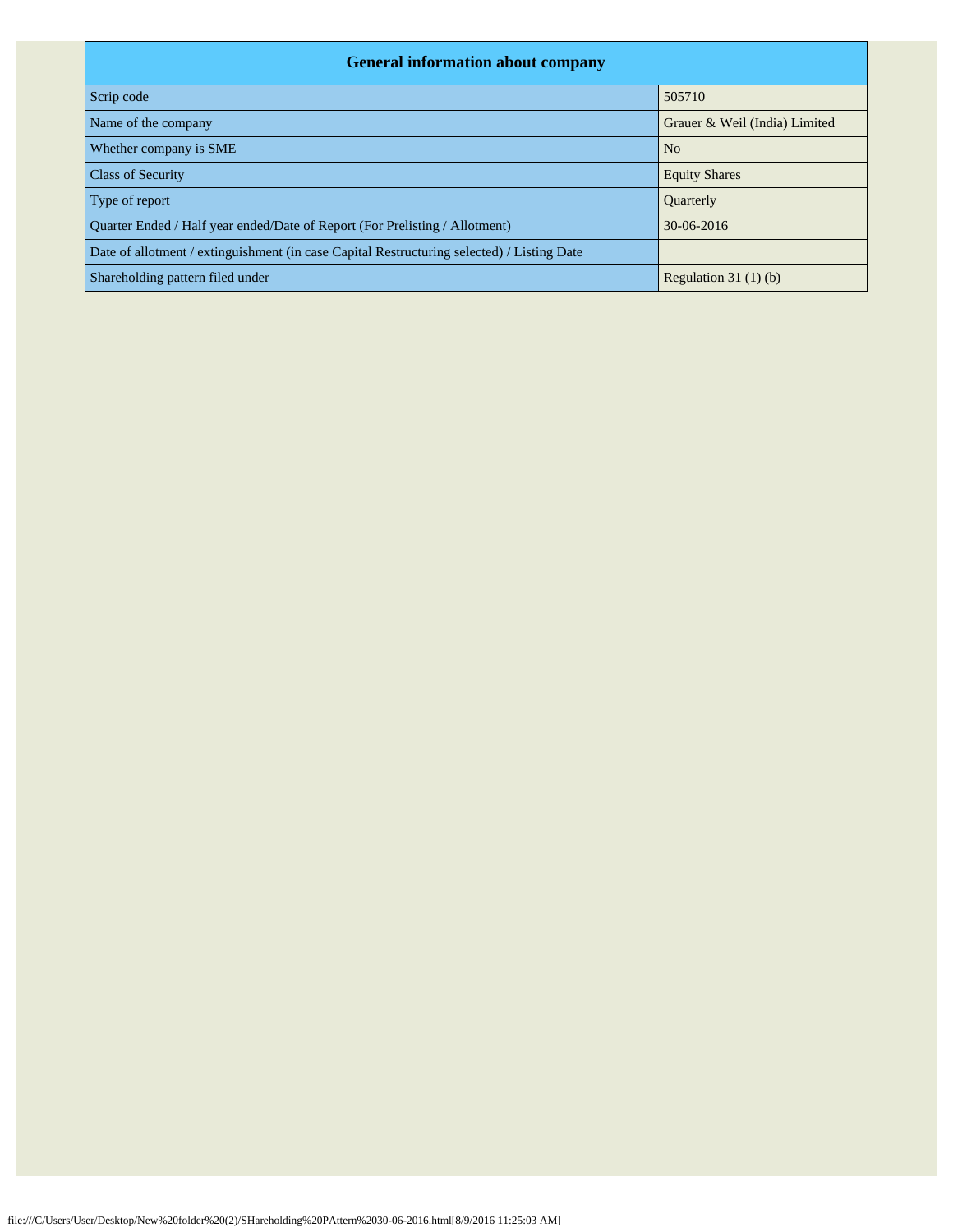| Sr. No.         | <b>Particular</b>                                                                      | Yes/No         |
|-----------------|----------------------------------------------------------------------------------------|----------------|
|                 | Whether the Listed Entity has issued any partly paid up shares?                        | N <sub>o</sub> |
| $\overline{2}$  | Whether the Listed Entity has issued any Convertible Securities?                       | N <sub>o</sub> |
| $\overline{3}$  | Whether the Listed Entity has issued any Warrants?                                     | N <sub>o</sub> |
| $\overline{4}$  | Whether the Listed Entity has any shares against which depository receipts are issued? | N <sub>o</sub> |
| 5               | Whether the Listed Entity has any shares in locked-in?                                 | N <sub>0</sub> |
| $\overline{6}$  | Whether any shares held by promoters are pledge or otherwise encumbered?               | N <sub>o</sub> |
| $7\phantom{.0}$ | Whether company has equity shares with differential voting rights?                     | N <sub>o</sub> |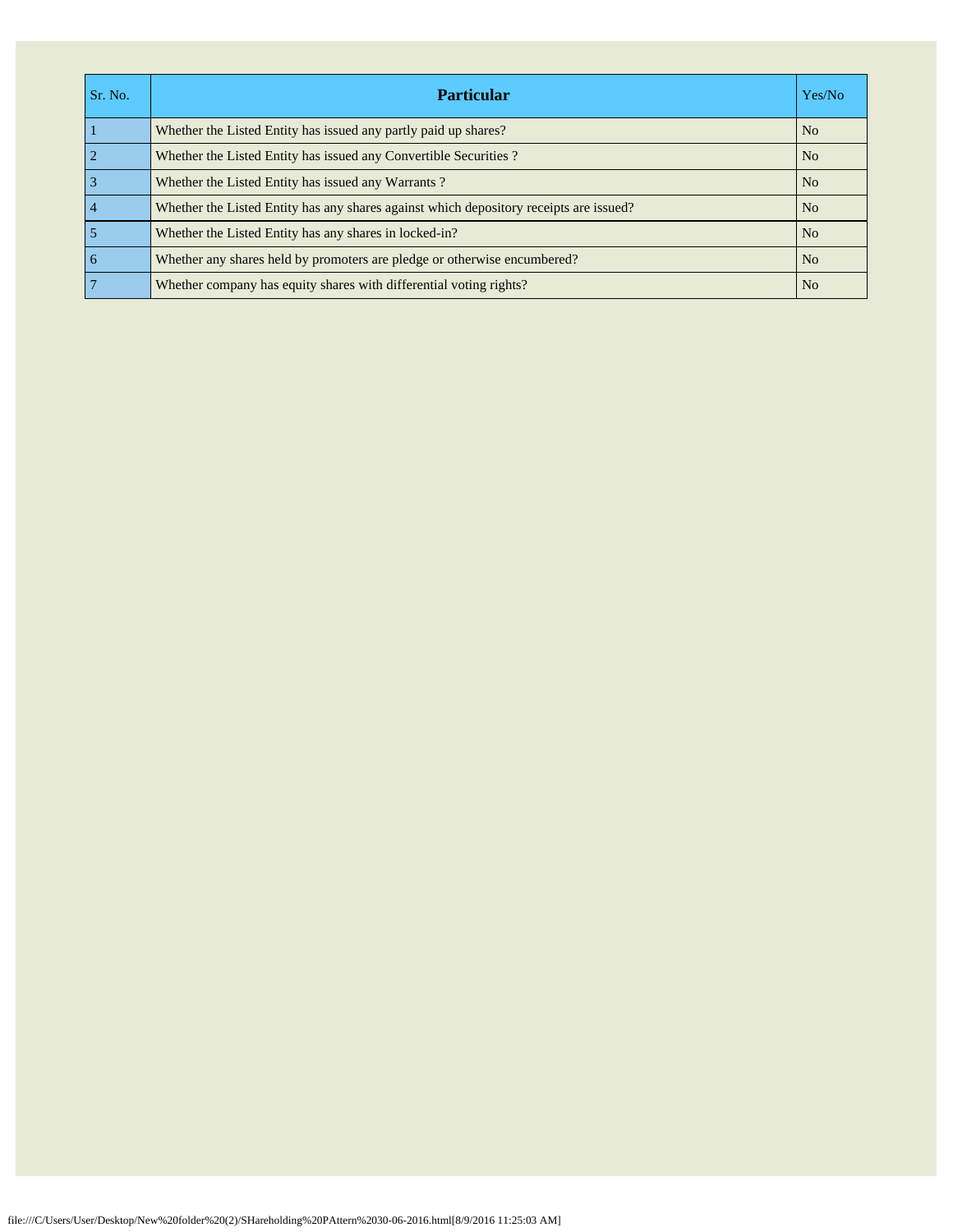|                       | Table I - Summary Statement holding of specified securities |                         |                                  |                                 |                                |                          |                                                                                                                            |                           |                      |                                      |                                 |  |  |
|-----------------------|-------------------------------------------------------------|-------------------------|----------------------------------|---------------------------------|--------------------------------|--------------------------|----------------------------------------------------------------------------------------------------------------------------|---------------------------|----------------------|--------------------------------------|---------------------------------|--|--|
|                       |                                                             | Nos. Of<br>shareholders | No. of                           | No. Of<br>Partly                | No. Of                         | Total nos.               | Shareholding<br>as a % of total<br>no. of shares<br>(calculated as<br>per SCRR,<br>1957) (VIII)<br>As a % of<br>$(A+B+C2)$ | class of securities (IX)  |                      | Number of Voting Rights held in each |                                 |  |  |
| Category              | Category<br>$\sigma$ f                                      |                         | fully paid                       | paid-<br>up                     | shares<br>underlying           | shares held<br>$(VII) =$ |                                                                                                                            | No of Voting (XIV) Rights |                      |                                      |                                 |  |  |
| $\mathcal{L}(\Gamma)$ | shareholder<br>(II)                                         | (III)                   | up equity<br>shares held<br>(IV) | equity<br>shares<br>held<br>(V) | Depository<br>Receipts<br>(VI) | $(IV)+(V)+$<br>(VI)      |                                                                                                                            | Class eg:<br>X            | <b>Class</b><br>eg:y | Total                                | Total as<br>a % of<br>$(A+B+C)$ |  |  |
| (A)                   | Promoter<br>$\&$<br>Promoter<br>Group                       | 16                      | 156400759                        |                                 |                                | 156400759                | 68.99                                                                                                                      | 156400759                 |                      | 156400759                            | 68.99                           |  |  |
| (B)                   | Public                                                      | 18362                   | 70304991                         |                                 |                                | 70304991                 | 31.01                                                                                                                      | 70304991                  |                      | 70304991                             | 31.01                           |  |  |
| (C)                   | Non<br>Promoter-<br>Non Public                              |                         |                                  |                                 |                                |                          |                                                                                                                            |                           |                      |                                      |                                 |  |  |
| (C1)                  | <b>Shares</b><br>underlying<br><b>DRs</b>                   |                         |                                  |                                 |                                |                          |                                                                                                                            |                           |                      |                                      |                                 |  |  |
| (C2)                  | Shares held<br>by<br>Employee<br><b>Trusts</b>              |                         |                                  |                                 |                                |                          |                                                                                                                            |                           |                      |                                      |                                 |  |  |
|                       | Total                                                       | 18378                   | 226705750                        |                                 |                                | 226705750                |                                                                                                                            | 226705750                 |                      | 226705750                            | 100                             |  |  |

Г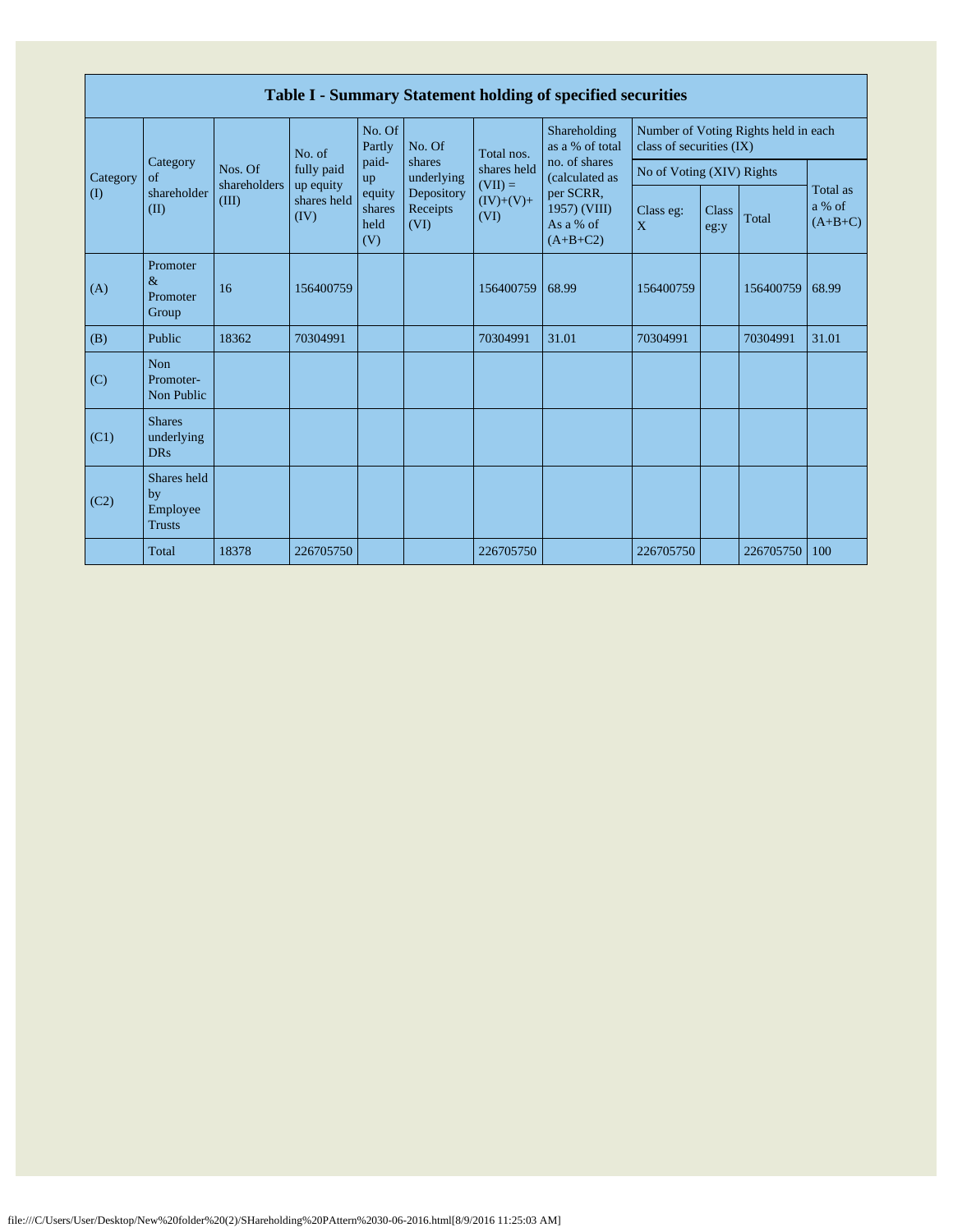|                         | Table I - Summary Statement holding of specified securities |                                                                                                     |                                       |                                                                                                               |                                                                                                                                                                                |                                        |                                                         |                                                                               |                                                       |                                       |  |  |
|-------------------------|-------------------------------------------------------------|-----------------------------------------------------------------------------------------------------|---------------------------------------|---------------------------------------------------------------------------------------------------------------|--------------------------------------------------------------------------------------------------------------------------------------------------------------------------------|----------------------------------------|---------------------------------------------------------|-------------------------------------------------------------------------------|-------------------------------------------------------|---------------------------------------|--|--|
| Category<br>$($ $($ $)$ | Category<br>of<br>shareholder<br>(II)                       | No. Of<br><b>Shares</b><br>Underlying<br>Outstanding<br>convertible<br>securities<br>$(X_i)$<br>(X) | No. of<br><b>Shares</b><br>Underlying | No. Of Shares<br>Underlying<br>Outstanding<br>convertible<br>securities and<br>No. Of<br>Warrants (Xi)<br>(a) | Shareholding, as a %<br>assuming full<br>conversion of<br>convertible securities (<br>as a percentage of<br>diluted share capital)<br>$(XI)=(VII)+(X) As a$<br>% of $(A+B+C2)$ | Number of<br>Locked in<br>shares (XII) |                                                         | Number of<br><b>Shares</b><br>pledged or<br>otherwise<br>encumbered<br>(XIII) |                                                       | Number of<br>equity shares<br>held in |  |  |
|                         |                                                             |                                                                                                     | Outstanding<br><b>Warrants</b>        |                                                                                                               |                                                                                                                                                                                | No.<br>(a)                             | As a<br>$%$ of<br>total<br><b>Shares</b><br>held<br>(b) | No.<br>(a)                                                                    | As a<br>% of<br>total<br><b>Shares</b><br>held<br>(b) | dematerialized<br>form $(XIV)$        |  |  |
| (A)                     | Promoter<br>$\&$<br>Promoter<br>Group                       |                                                                                                     |                                       |                                                                                                               | 68.99                                                                                                                                                                          |                                        |                                                         |                                                                               |                                                       | 156400759                             |  |  |
| (B)                     | Public                                                      |                                                                                                     |                                       |                                                                                                               | 31.01                                                                                                                                                                          |                                        |                                                         |                                                                               |                                                       | 63563641                              |  |  |
| (C)                     | <b>Non</b><br>Promoter-<br>Non Public                       |                                                                                                     |                                       |                                                                                                               |                                                                                                                                                                                |                                        |                                                         |                                                                               |                                                       |                                       |  |  |
| (C1)                    | <b>Shares</b><br>underlying<br><b>DRs</b>                   |                                                                                                     |                                       |                                                                                                               |                                                                                                                                                                                |                                        |                                                         |                                                                               |                                                       |                                       |  |  |
| (C2)                    | Shares held<br>by<br>Employee<br><b>Trusts</b>              |                                                                                                     |                                       |                                                                                                               |                                                                                                                                                                                |                                        |                                                         |                                                                               |                                                       |                                       |  |  |
|                         | Total                                                       |                                                                                                     |                                       |                                                                                                               |                                                                                                                                                                                |                                        |                                                         |                                                                               |                                                       | 219964400                             |  |  |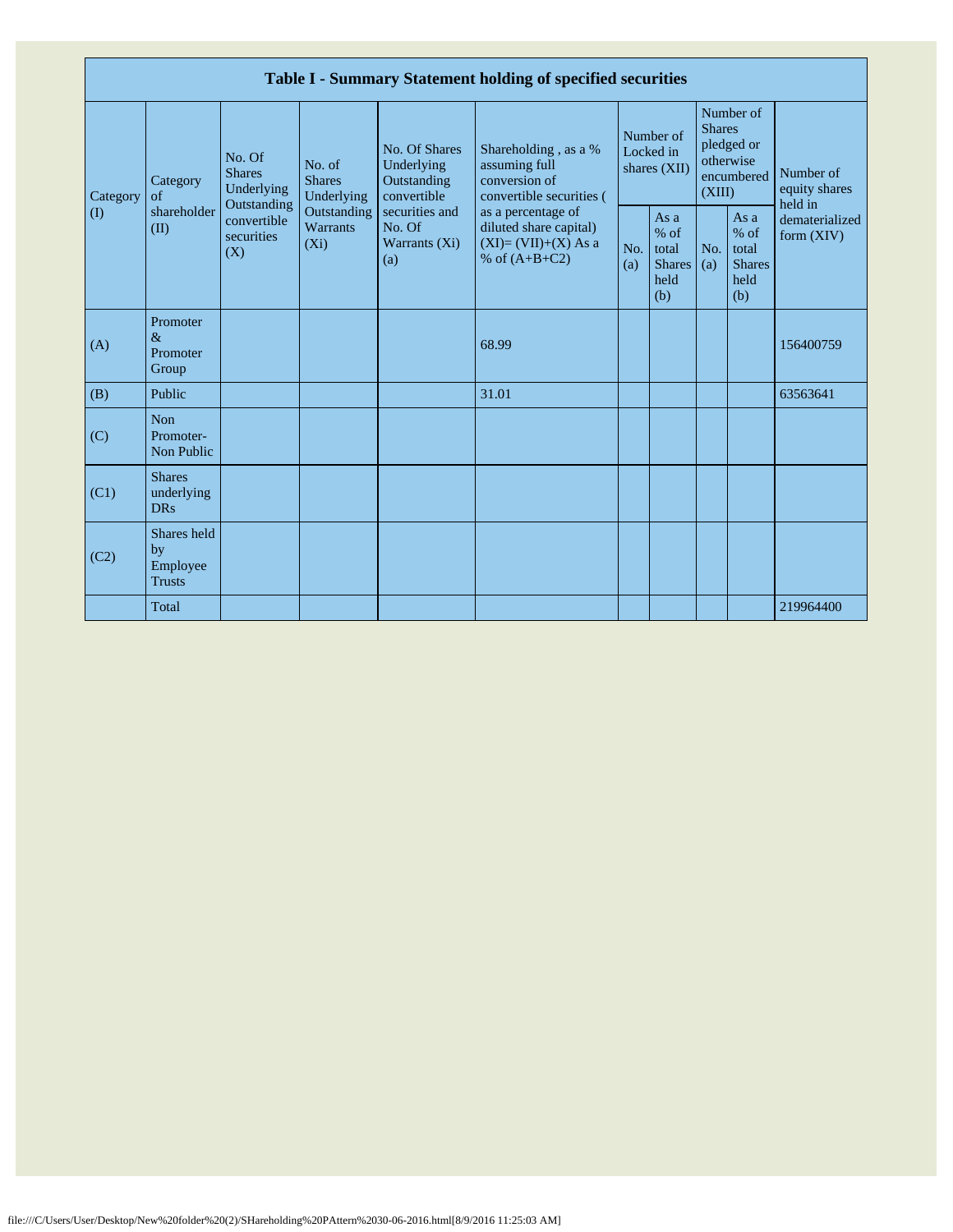|                                                                                                | Table II - Statement showing shareholding pattern of the Promoter and Promoter Group                                |                                  |                                                |                                                |                                                                  |                                                 |                                                                                                     |                           |                      |                                      |                                                    |  |  |
|------------------------------------------------------------------------------------------------|---------------------------------------------------------------------------------------------------------------------|----------------------------------|------------------------------------------------|------------------------------------------------|------------------------------------------------------------------|-------------------------------------------------|-----------------------------------------------------------------------------------------------------|---------------------------|----------------------|--------------------------------------|----------------------------------------------------|--|--|
|                                                                                                |                                                                                                                     |                                  |                                                | No.<br><b>Of</b>                               |                                                                  |                                                 | Shareholding<br>as a % of                                                                           | class of securities (IX)  |                      | Number of Voting Rights held in each |                                                    |  |  |
|                                                                                                | Category &<br>Name of the<br>Shareholders (I)                                                                       |                                  | No. of                                         | Partly                                         | No. Of<br>shares<br>underlying<br>Depository<br>Receipts<br>(VI) | Total nos.                                      | total no. of<br>shares<br>(calculated<br>as per<br>SCRR,<br>1957) (VIII)<br>As a % of<br>$(A+B+C2)$ | No of Voting (XIV) Rights |                      |                                      |                                                    |  |  |
| Sr.                                                                                            |                                                                                                                     | Nos. Of<br>shareholders<br>(III) | fully paid<br>up equity<br>shares held<br>(IV) | paid-<br>up<br>equity<br>shares<br>held<br>(V) |                                                                  | shares held<br>$(VII) =$<br>$(IV)+(V)+$<br>(VI) |                                                                                                     | Class eg:<br>$\mathbf X$  | <b>Class</b><br>eg:y | Total                                | Total<br>as a %<br>of<br>Total<br>Voting<br>rights |  |  |
| $\mathbf{A}$                                                                                   | Table II - Statement showing shareholding pattern of the Promoter and Promoter Group                                |                                  |                                                |                                                |                                                                  |                                                 |                                                                                                     |                           |                      |                                      |                                                    |  |  |
| (1)                                                                                            | Indian                                                                                                              |                                  |                                                |                                                |                                                                  |                                                 |                                                                                                     |                           |                      |                                      |                                                    |  |  |
| (a)                                                                                            | Individuals/Hindu<br>undivided Family                                                                               | $\,8\,$                          | 66220459                                       |                                                |                                                                  | 66220459                                        | 29.21                                                                                               | 66220459                  |                      | 66220459                             | 29.21                                              |  |  |
| (d)                                                                                            | Any Other<br>(specify)                                                                                              | $\bf 8$                          | 90180300                                       |                                                |                                                                  | 90180300                                        | 39.78                                                                                               | 90180300                  |                      | 90180300                             | 39.78                                              |  |  |
| Sub-Total<br>(A)(1)                                                                            |                                                                                                                     | 16                               | 156400759                                      |                                                |                                                                  | 156400759                                       | 68.99                                                                                               | 156400759                 |                      | 156400759                            | 68.99                                              |  |  |
| (2)                                                                                            | Foreign                                                                                                             |                                  |                                                |                                                |                                                                  |                                                 |                                                                                                     |                           |                      |                                      |                                                    |  |  |
| Total<br>Shareholding<br>of Promoter<br>and<br>Promoter<br>Group $(A)=$<br>$(A)(1)+(A)$<br>(2) |                                                                                                                     | 16                               | 156400759                                      |                                                |                                                                  | 156400759                                       | 68.99                                                                                               | 156400759                 |                      | 156400759                            | 68.99                                              |  |  |
| $\, {\bf B}$                                                                                   | Table III - Statement showing shareholding pattern of the Public shareholder                                        |                                  |                                                |                                                |                                                                  |                                                 |                                                                                                     |                           |                      |                                      |                                                    |  |  |
| (1)                                                                                            | <b>Institutions</b>                                                                                                 |                                  |                                                |                                                |                                                                  |                                                 |                                                                                                     |                           |                      |                                      |                                                    |  |  |
| (a)                                                                                            | <b>Mutual Funds</b>                                                                                                 | $\mathfrak{Z}$                   | 20620                                          |                                                |                                                                  | 20620                                           | 0.01                                                                                                | 20620                     |                      | 20620                                | 0.01                                               |  |  |
| (f)                                                                                            | Financial<br>Institutions/<br><b>Banks</b>                                                                          | 5                                | 19500                                          |                                                |                                                                  | 19500                                           | 0.01                                                                                                | 19500                     |                      | 19500                                | 0.01                                               |  |  |
| Sub-Total<br>(B)(1)                                                                            |                                                                                                                     | 8                                | 40120                                          |                                                |                                                                  | 40120                                           | 0.02                                                                                                | 40120                     |                      | 40120                                | 0.02                                               |  |  |
| (3)                                                                                            | Non-institutions                                                                                                    |                                  |                                                |                                                |                                                                  |                                                 |                                                                                                     |                           |                      |                                      |                                                    |  |  |
| (a(i))                                                                                         | Individuals -<br>i.Individual<br>shareholders<br>holding nominal<br>share capital up<br>to Rs. 2 lakhs.             | 17148                            | 50352051                                       |                                                |                                                                  | 50352051                                        | 22.21                                                                                               | 50352051                  |                      | 50352051                             | 22.21                                              |  |  |
| (a(ii))                                                                                        | Individuals - ii.<br>Individual<br>shareholders<br>holding nominal<br>share capital in<br>excess of Rs. 2<br>lakhs. | 13                               | 5271813                                        |                                                |                                                                  | 5271813                                         | 2.33                                                                                                | 5271813                   |                      | 5271813                              | 2.33                                               |  |  |
| (e)                                                                                            | Any Other<br>(specify)                                                                                              | 1193                             | 14641007                                       |                                                |                                                                  | 14641007                                        | 6.46                                                                                                | 14641007                  |                      | 14641007                             | 6.46                                               |  |  |
| Sub-Total<br>(B)(3)                                                                            |                                                                                                                     | 18354                            | 70264871                                       |                                                |                                                                  | 70264871                                        | 30.99                                                                                               | 70264871                  |                      | 70264871                             | 30.99                                              |  |  |
| <b>Total Public</b><br>Shareholding                                                            |                                                                                                                     |                                  |                                                |                                                |                                                                  |                                                 |                                                                                                     |                           |                      |                                      |                                                    |  |  |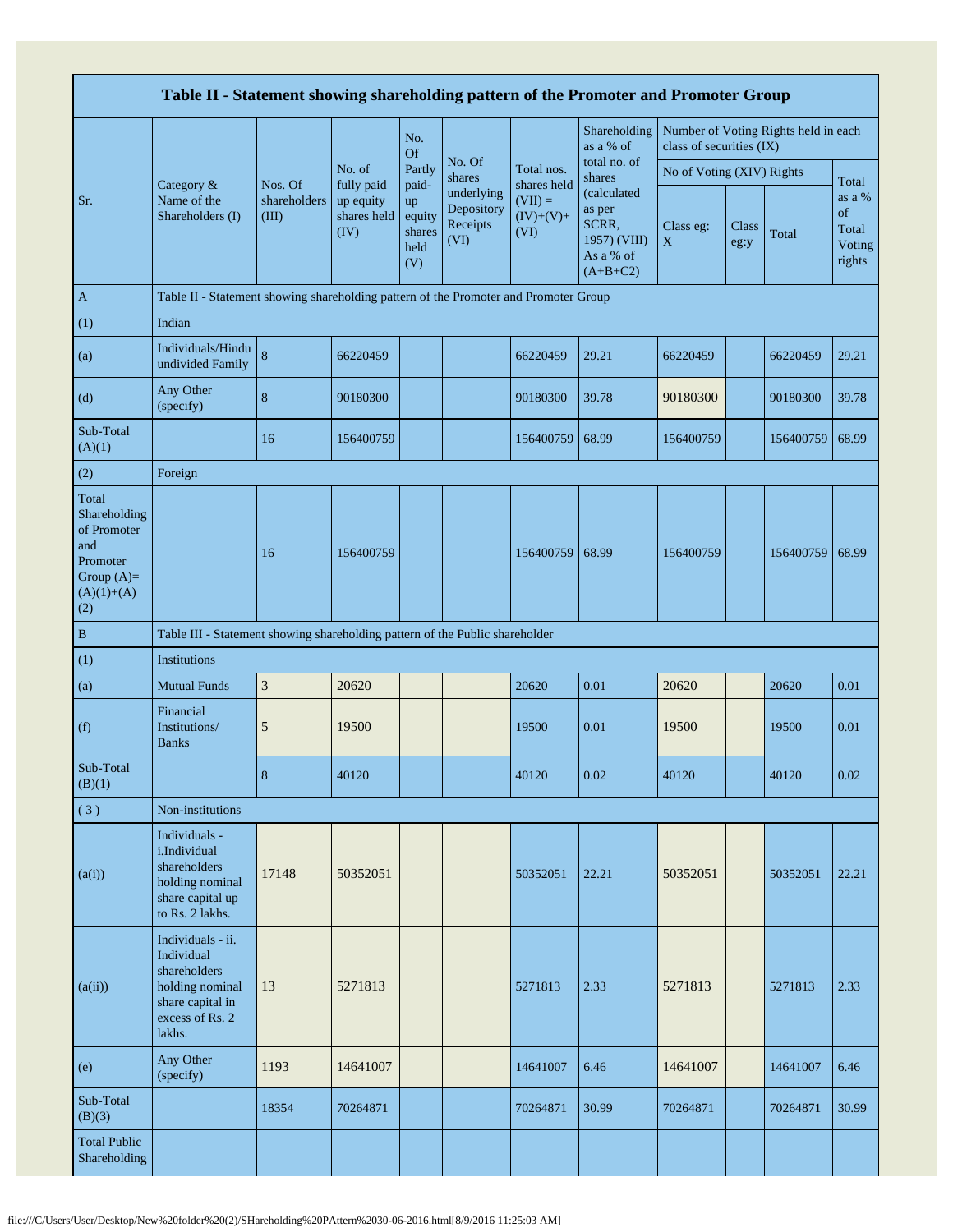| $(B)=(B)(1)+$<br>$(B)(2)+(B)$<br>(3) | 18362                                                                                         | 70304991  |  |  | 70304991  | 31.01 | 70304991  |  | 70304991  | 31.01 |  |
|--------------------------------------|-----------------------------------------------------------------------------------------------|-----------|--|--|-----------|-------|-----------|--|-----------|-------|--|
| <sub>c</sub>                         | Table IV - Statement showing shareholding pattern of the Non Promoter- Non Public shareholder |           |  |  |           |       |           |  |           |       |  |
| Total (<br>$A+B+C2$ )                | 18378                                                                                         | 226705750 |  |  | 226705750 | 100   | 226705750 |  | 226705750 | 100   |  |
| Total<br>$(A+B+C)$                   | 18378                                                                                         | 226705750 |  |  | 226705750 |       | 226705750 |  | 226705750 | 100   |  |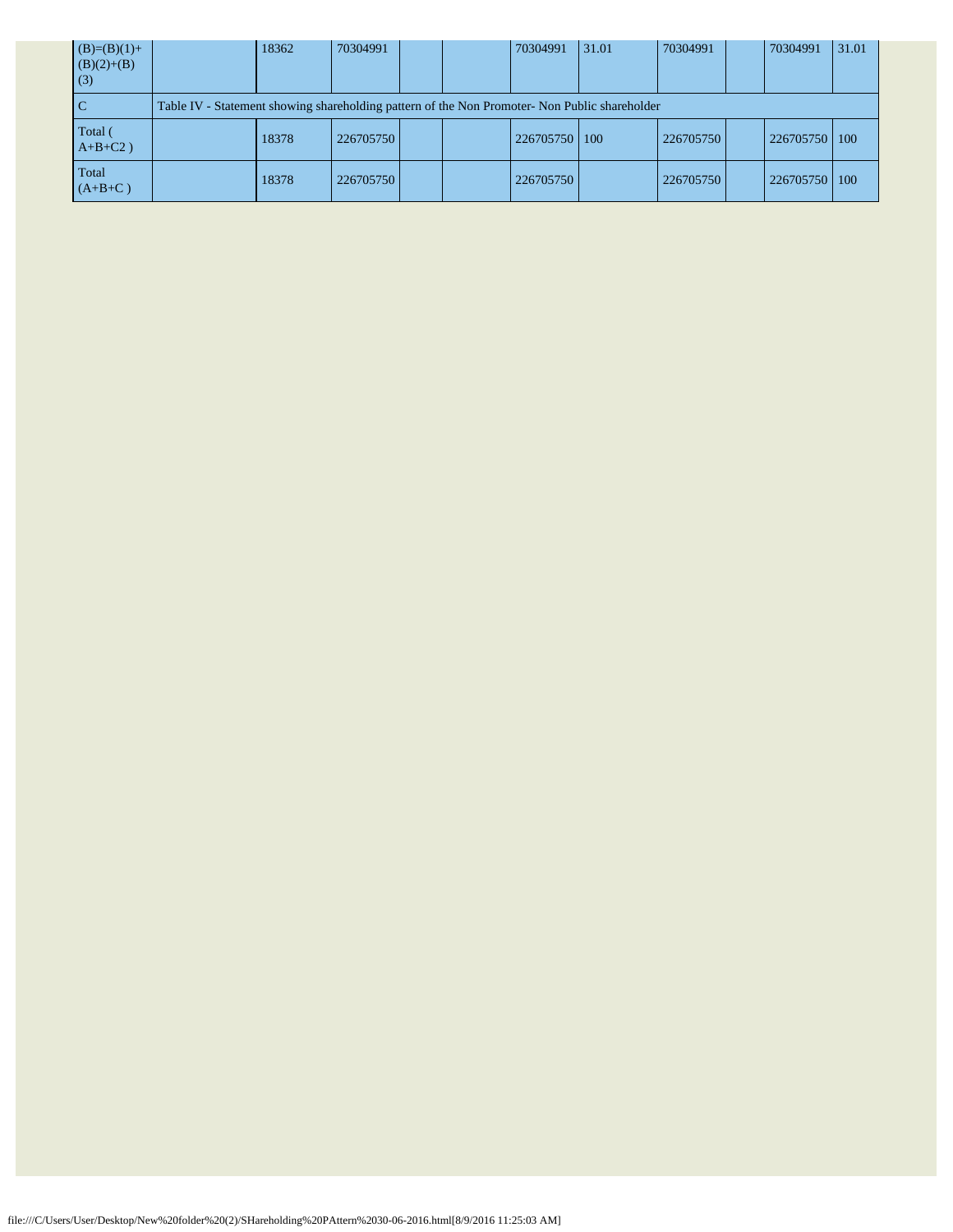| Table II - Statement showing shareholding pattern of the Promoter and Promoter Group    |                                                                                      |                                       |                                                             |                                                                                               |                                        |                                                         |                                                                               |                                                         |                                       |  |  |
|-----------------------------------------------------------------------------------------|--------------------------------------------------------------------------------------|---------------------------------------|-------------------------------------------------------------|-----------------------------------------------------------------------------------------------|----------------------------------------|---------------------------------------------------------|-------------------------------------------------------------------------------|---------------------------------------------------------|---------------------------------------|--|--|
| Sr.                                                                                     | No. Of<br><b>Shares</b><br>Underlying                                                | No. of<br><b>Shares</b><br>Underlying | No. Of Shares<br>Underlying<br>Outstanding                  | Shareholding, as a %<br>assuming full conversion of<br>convertible securities (as a           | Number of<br>Locked in<br>shares (XII) |                                                         | Number of<br><b>Shares</b><br>pledged or<br>otherwise<br>encumbered<br>(XIII) |                                                         | Number of<br>equity shares<br>held in |  |  |
|                                                                                         | Outstanding<br>convertible<br>securities<br>(X)                                      | Outstanding<br>Warrants<br>$(X_i)$    | convertible<br>securities and<br>No. Of Warrants<br>(Xi)(a) | percentage of diluted share<br>capital) $(XI)=(VII)+(X) As$<br>a % of $(A+B+C2)$              | No.<br>(a)                             | As a<br>$%$ of<br>total<br><b>Shares</b><br>held<br>(b) | No.<br>(a)                                                                    | As a<br>$%$ of<br>total<br><b>Shares</b><br>held<br>(b) | dematerialized<br>form $(XIV)$        |  |  |
| $\mathbf{A}$                                                                            | Table II - Statement showing shareholding pattern of the Promoter and Promoter Group |                                       |                                                             |                                                                                               |                                        |                                                         |                                                                               |                                                         |                                       |  |  |
| (1)                                                                                     | Indian                                                                               |                                       |                                                             |                                                                                               |                                        |                                                         |                                                                               |                                                         |                                       |  |  |
| (a)                                                                                     |                                                                                      |                                       |                                                             | 29.21                                                                                         |                                        |                                                         |                                                                               |                                                         | 66220459                              |  |  |
| (d)                                                                                     |                                                                                      |                                       |                                                             | 39.78                                                                                         |                                        |                                                         |                                                                               |                                                         | 90180300                              |  |  |
| Sub-Total (A)<br>(1)                                                                    |                                                                                      |                                       |                                                             | 68.99                                                                                         |                                        |                                                         |                                                                               |                                                         | 156400759                             |  |  |
| (2)                                                                                     | Foreign                                                                              |                                       |                                                             |                                                                                               |                                        |                                                         |                                                                               |                                                         |                                       |  |  |
| Total<br>Shareholding<br>of Promoter<br>and Promoter<br>Group $(A)=$<br>$(A)(1)+(A)(2)$ |                                                                                      |                                       |                                                             | 68.99                                                                                         |                                        |                                                         |                                                                               |                                                         | 156400759                             |  |  |
| $\, {\bf B}$                                                                            |                                                                                      |                                       |                                                             | Table III - Statement showing shareholding pattern of the Public shareholder                  |                                        |                                                         |                                                                               |                                                         |                                       |  |  |
| (1)                                                                                     | Institutions                                                                         |                                       |                                                             |                                                                                               |                                        |                                                         |                                                                               |                                                         |                                       |  |  |
| (a)                                                                                     |                                                                                      |                                       |                                                             | 0.01                                                                                          |                                        |                                                         |                                                                               |                                                         | 8870                                  |  |  |
| (f)                                                                                     |                                                                                      |                                       |                                                             | 0.01                                                                                          |                                        |                                                         |                                                                               |                                                         | 9250                                  |  |  |
| Sub-Total (B)<br>(1)                                                                    |                                                                                      |                                       |                                                             | 0.02                                                                                          |                                        |                                                         |                                                                               |                                                         | 18120                                 |  |  |
| (3)                                                                                     | Non-institutions                                                                     |                                       |                                                             |                                                                                               |                                        |                                                         |                                                                               |                                                         |                                       |  |  |
| (a(i))                                                                                  |                                                                                      |                                       |                                                             | 22.21                                                                                         |                                        |                                                         |                                                                               |                                                         | 43860941                              |  |  |
| (a(ii))                                                                                 |                                                                                      |                                       |                                                             | 2.33                                                                                          |                                        |                                                         |                                                                               |                                                         | 5271813                               |  |  |
| (e)                                                                                     |                                                                                      |                                       |                                                             | 6.46                                                                                          |                                        |                                                         |                                                                               |                                                         | 14412767                              |  |  |
| Sub-Total (B)<br>(3)                                                                    |                                                                                      |                                       |                                                             | 30.99                                                                                         |                                        |                                                         |                                                                               |                                                         | 63545521                              |  |  |
| <b>Total Public</b><br>Shareholding<br>$(B)=(B)(1)+$<br>$(B)(2)+(B)(3)$                 |                                                                                      |                                       |                                                             | 31.01                                                                                         |                                        |                                                         |                                                                               |                                                         | 63563641                              |  |  |
| $\mathbf C$                                                                             |                                                                                      |                                       |                                                             | Table IV - Statement showing shareholding pattern of the Non Promoter- Non Public shareholder |                                        |                                                         |                                                                               |                                                         |                                       |  |  |
| Total (<br>$A+B+C2$ )                                                                   |                                                                                      |                                       |                                                             | 100                                                                                           |                                        |                                                         |                                                                               |                                                         | 219964400                             |  |  |
| Total $(A+B+C)$                                                                         |                                                                                      |                                       |                                                             |                                                                                               |                                        |                                                         |                                                                               |                                                         | 219964400                             |  |  |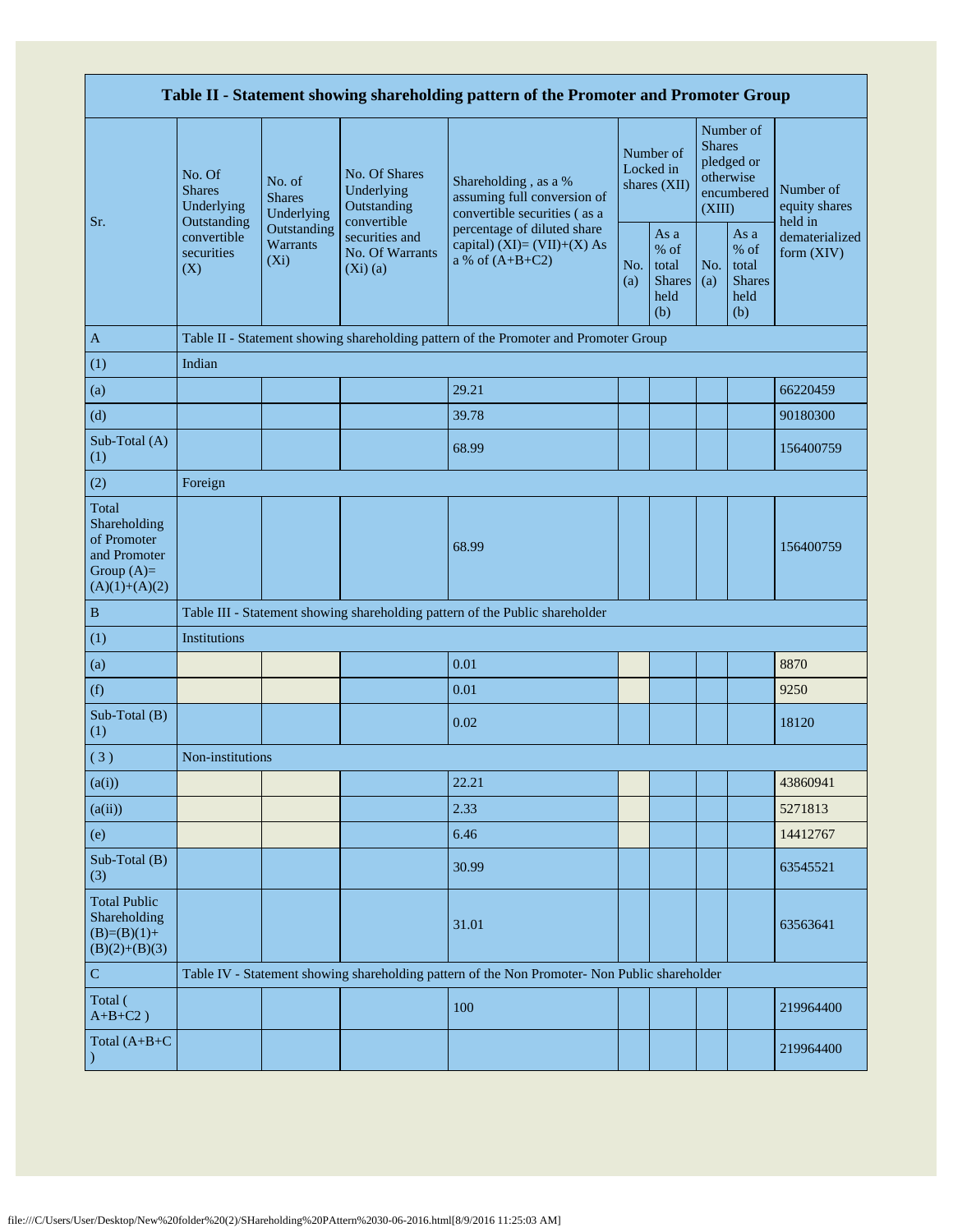| <b>Individuals/Hindu undivided Family</b>                                                                                                                                       |                                   |                                                               |               |                            |              |                         |                                    |  |  |  |  |
|---------------------------------------------------------------------------------------------------------------------------------------------------------------------------------|-----------------------------------|---------------------------------------------------------------|---------------|----------------------------|--------------|-------------------------|------------------------------------|--|--|--|--|
| Searial No.                                                                                                                                                                     | $\,1\,$                           | $\boldsymbol{2}$                                              | $\sqrt{3}$    | $\overline{4}$             | $\sqrt{5}$   | 6                       | $\overline{7}$                     |  |  |  |  |
| Name of the<br>Shareholders (I)                                                                                                                                                 | Umeshkumar<br><b>Nandlal More</b> | Niraj Kumar<br>More                                           | Premlata More | Aman<br>Nirajkumar<br>More | Pallavi More | Niraj Kumar<br>More Huf | Rameshkumar<br>Radhakishan<br>More |  |  |  |  |
| PAN(II)                                                                                                                                                                         | AACPM6443R                        | AADPM7225Q                                                    | AANPM5792L    | CNYPM7177D                 | AEDPM0567P   | AAAHN2180A              | AADPM7235N                         |  |  |  |  |
| No. of fully paid<br>up equity shares<br>held (IV)                                                                                                                              | 22805999                          | 22687726                                                      | 12724455      | 4654500                    | 3149409      | 173650                  | 21600                              |  |  |  |  |
| No. Of Partly<br>paid-up equity<br>shares held (V)                                                                                                                              |                                   |                                                               |               |                            |              |                         |                                    |  |  |  |  |
| No. Of shares<br>underlying<br>Depository<br>Receipts (VI)                                                                                                                      |                                   |                                                               |               |                            |              |                         |                                    |  |  |  |  |
| Total nos. shares<br>$\text{held (VII)} =$<br>$(IV)+(V)+(VI)$                                                                                                                   | 22805999                          | 22687726                                                      | 12724455      | 4654500                    | 3149409      | 173650                  | 21600                              |  |  |  |  |
| Shareholding as a<br>% of total no. of<br>shares (calculated<br>as per SCRR,<br>1957) (VIII) As a<br>% of $(A+B+C2)$                                                            | 10.06                             | 10.01                                                         | 5.61          | 2.05                       | 1.39         | 0.08                    | 0.01                               |  |  |  |  |
|                                                                                                                                                                                 |                                   | Number of Voting Rights held in each class of securities (IX) |               |                            |              |                         |                                    |  |  |  |  |
| Class eg:X                                                                                                                                                                      | 22805999                          | 22687726                                                      | 12724455      | 4654500                    | 3149409      | 173650                  | 21600                              |  |  |  |  |
| Class eg:y                                                                                                                                                                      |                                   |                                                               |               |                            |              |                         |                                    |  |  |  |  |
| Total                                                                                                                                                                           | 22805999                          | 22687726                                                      | 12724455      | 4654500                    | 3149409      | 173650                  | 21600                              |  |  |  |  |
| Total as a % of<br><b>Total Voting</b><br>rights                                                                                                                                | 10.06                             | 10.01                                                         | 5.61          | 2.05                       | 1.39         | 0.08                    | 0.01                               |  |  |  |  |
| No. Of Shares<br>Underlying<br>Outstanding<br>convertible<br>securities $(X)$                                                                                                   |                                   |                                                               |               |                            |              |                         |                                    |  |  |  |  |
| No. of Shares<br>Underlying<br>Outstanding<br>Warrants (Xi)                                                                                                                     |                                   |                                                               |               |                            |              |                         |                                    |  |  |  |  |
| No. Of Shares<br>Underlying<br>Outstanding<br>convertible<br>securities and<br>No. Of Warrants<br>$(Xi)$ $(a)$                                                                  |                                   |                                                               |               |                            |              |                         |                                    |  |  |  |  |
| Shareholding, as<br>a % assuming<br>full conversion of<br>convertible<br>securities (as a<br>percentage of<br>diluted share<br>capital) $(XI)=$<br>$(VII)+(Xi)(a) As$<br>a % of | 10.06                             | 10.01                                                         | 5.61          | 2.05                       | 1.39         | 0.08                    | 0.01                               |  |  |  |  |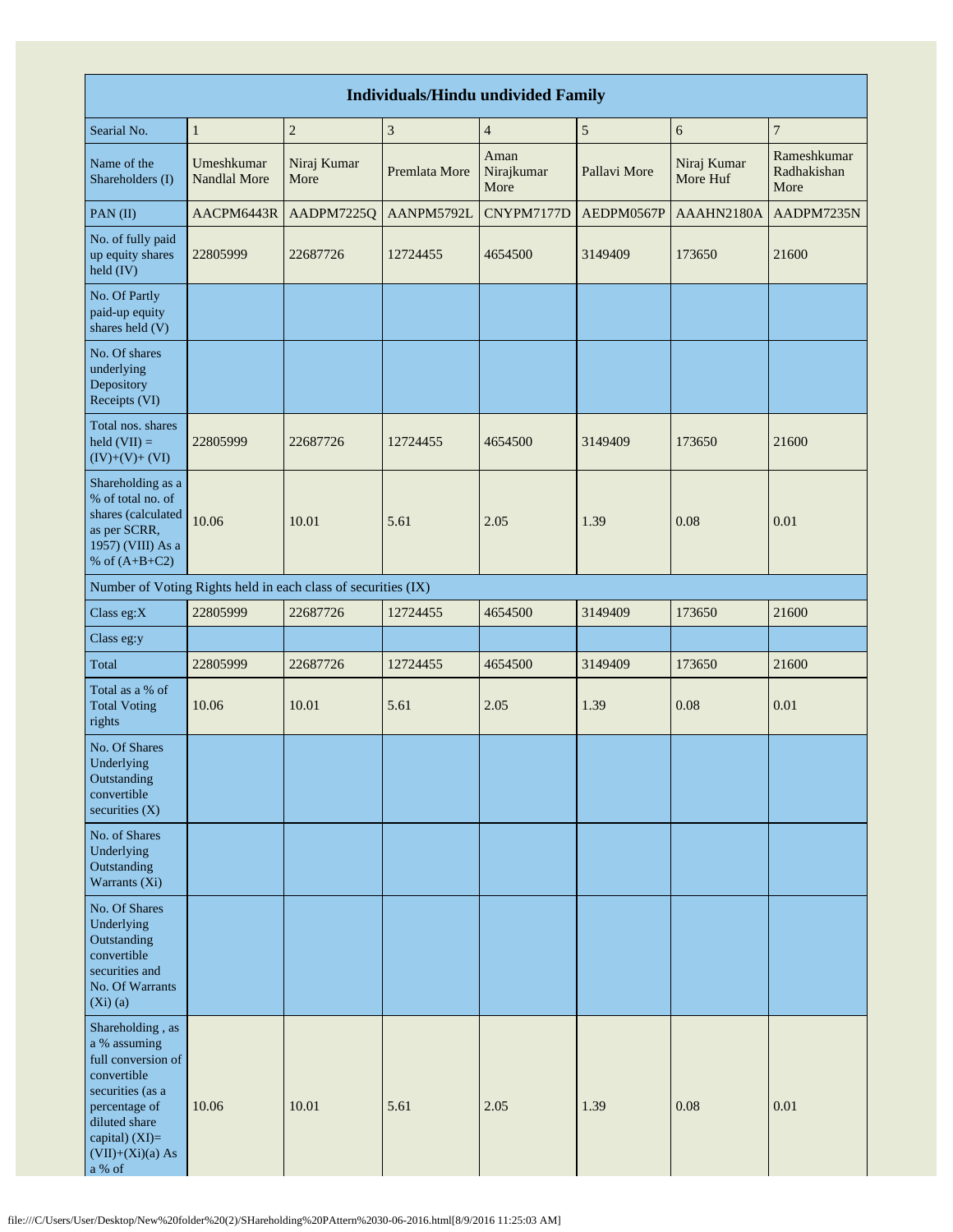| $(A+B+C2)$                                                           |                              |          |          |         |         |        |       |  |  |  |  |
|----------------------------------------------------------------------|------------------------------|----------|----------|---------|---------|--------|-------|--|--|--|--|
| Number of Locked in shares (XII)                                     |                              |          |          |         |         |        |       |  |  |  |  |
| No. $(a)$                                                            |                              |          |          |         |         |        |       |  |  |  |  |
| As a % of total<br>Shares held (b)                                   |                              |          |          |         |         |        |       |  |  |  |  |
| Number of Shares pledged or otherwise encumbered (XIII)              |                              |          |          |         |         |        |       |  |  |  |  |
| No. $(a)$                                                            |                              |          |          |         |         |        |       |  |  |  |  |
| As a % of total<br>Shares held (b)                                   |                              |          |          |         |         |        |       |  |  |  |  |
| Number of equity<br>shares held in<br>dematerialized<br>form $(XIV)$ | 22805999                     | 22687726 | 12724455 | 4654500 | 3149409 | 173650 | 21600 |  |  |  |  |
|                                                                      | Reason for not providing PAN |          |          |         |         |        |       |  |  |  |  |
| Reason for not<br>providing PAN                                      |                              |          |          |         |         |        |       |  |  |  |  |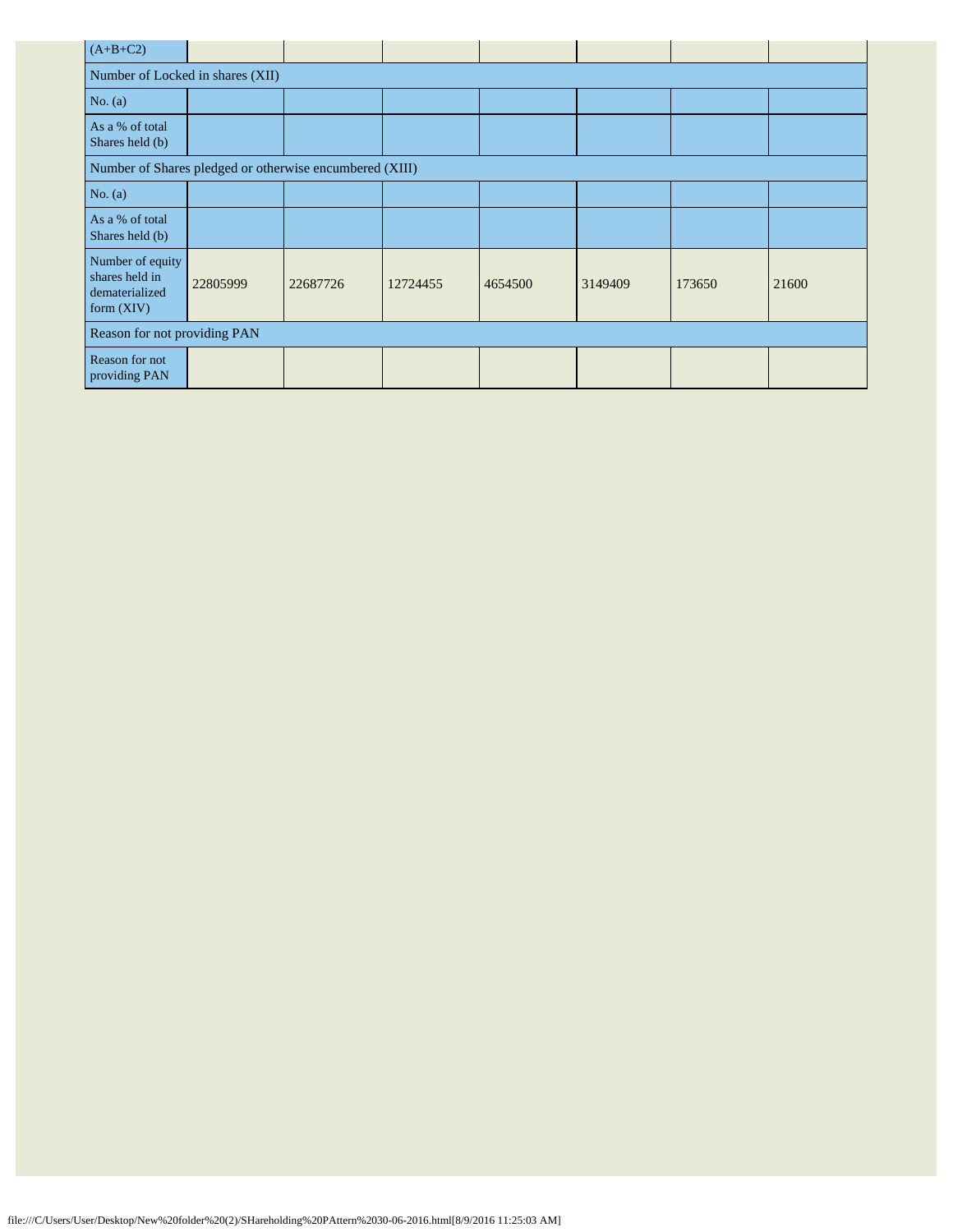|                                                                                                                                                                                                                              | <b>Individuals/Hindu undivided Family</b>                     |                       |
|------------------------------------------------------------------------------------------------------------------------------------------------------------------------------------------------------------------------------|---------------------------------------------------------------|-----------------------|
| Searial No.                                                                                                                                                                                                                  | $\,8\,$                                                       |                       |
| Name of the<br>Shareholders (I)                                                                                                                                                                                              | Vinod R Haritwal                                              | Click here to go back |
| PAN(II)                                                                                                                                                                                                                      | AAAPH0577K                                                    | Total                 |
| No. of fully paid<br>up equity shares<br>held (IV)                                                                                                                                                                           | 3120                                                          | 66220459              |
| No. Of Partly paid-<br>up equity shares<br>held (V)                                                                                                                                                                          |                                                               |                       |
| No. Of shares<br>underlying<br>Depository<br>Receipts (VI)                                                                                                                                                                   |                                                               |                       |
| Total nos. shares<br>held $(VII) = (IV) +$<br>$(V)+(VI)$                                                                                                                                                                     | 3120                                                          | 66220459              |
| Shareholding as a<br>% of total no. of<br>shares (calculated<br>as per SCRR,<br>1957) (VIII) As a<br>% of $(A+B+C2)$                                                                                                         | $\overline{0}$                                                | 29.21                 |
|                                                                                                                                                                                                                              | Number of Voting Rights held in each class of securities (IX) |                       |
| Class eg:X                                                                                                                                                                                                                   | 3120                                                          | 66220459              |
| Class eg:y                                                                                                                                                                                                                   |                                                               |                       |
| Total                                                                                                                                                                                                                        | 3120                                                          | 66220459              |
| Total as a % of<br><b>Total Voting rights</b>                                                                                                                                                                                | $\mathbf{0}$                                                  | 29.21                 |
| No. Of Shares<br>Underlying<br>Outstanding<br>convertible<br>securities $(X)$                                                                                                                                                |                                                               |                       |
| No. of Shares<br>Underlying<br>Outstanding<br>Warrants (Xi)                                                                                                                                                                  |                                                               |                       |
| No. Of Shares<br>Underlying<br>Outstanding<br>convertible<br>securities and No.<br>Of Warrants (Xi)<br>(a)                                                                                                                   |                                                               |                       |
| Shareholding, as a<br>% assuming full<br>conversion of<br>convertible<br>securities (as a<br>percentage of<br>diluted share<br>capital) (XI)=<br>$(VII)+(Xi)(a)$ As a<br>% of $(A+B+C2)$<br>Number of Locked in shares (XII) | $\mathbf{0}$                                                  | 29.21                 |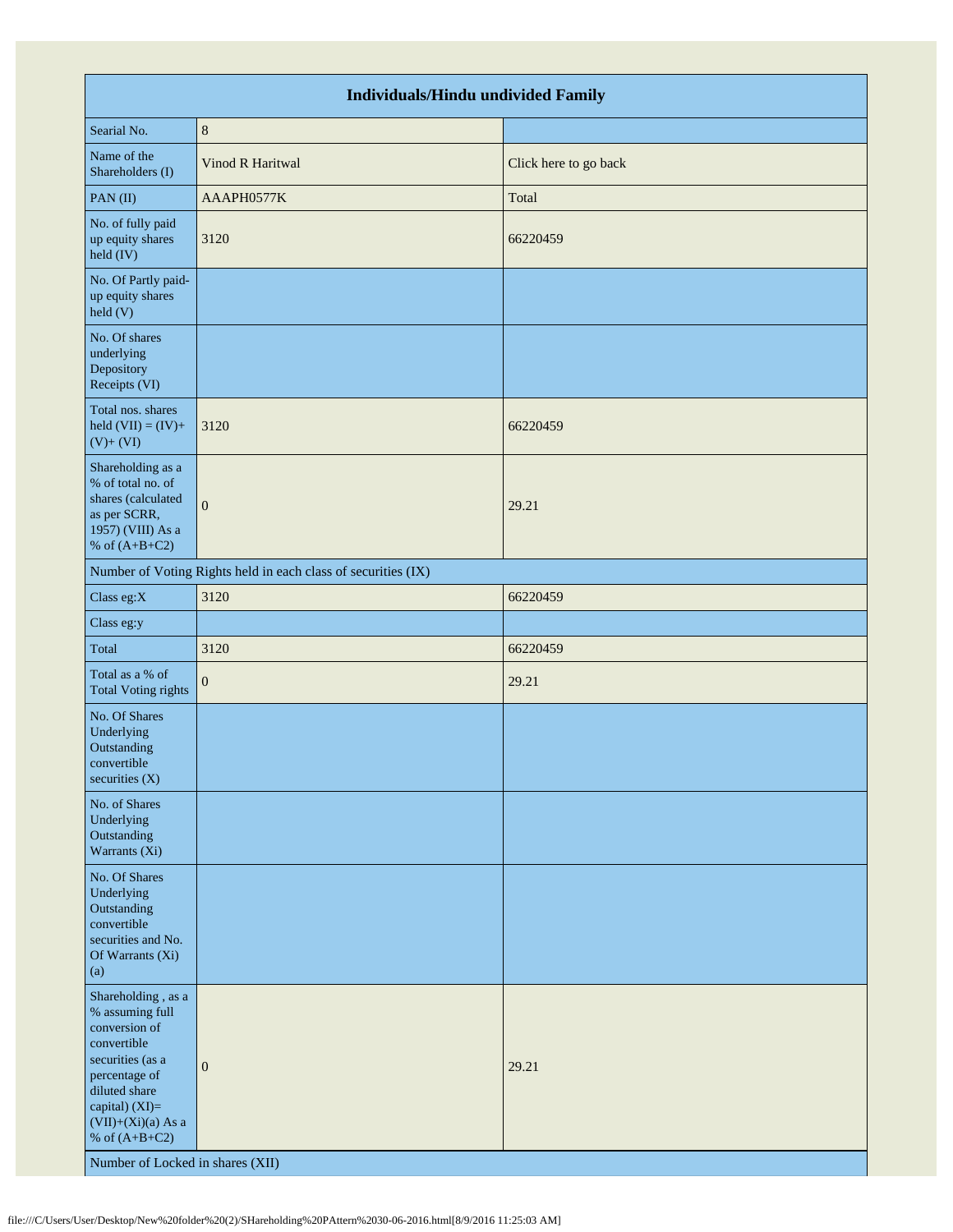| No. $(a)$                                                            |                                                         |          |  |  |  |  |  |  |  |
|----------------------------------------------------------------------|---------------------------------------------------------|----------|--|--|--|--|--|--|--|
| As a % of total<br>Shares held (b)                                   |                                                         |          |  |  |  |  |  |  |  |
|                                                                      | Number of Shares pledged or otherwise encumbered (XIII) |          |  |  |  |  |  |  |  |
| No. $(a)$                                                            |                                                         |          |  |  |  |  |  |  |  |
| As a % of total<br>Shares held (b)                                   |                                                         |          |  |  |  |  |  |  |  |
| Number of equity<br>shares held in<br>dematerialized<br>form $(XIV)$ | 3120                                                    | 66220459 |  |  |  |  |  |  |  |
|                                                                      | Reason for not providing PAN                            |          |  |  |  |  |  |  |  |
| Reason for not<br>providing PAN                                      |                                                         |          |  |  |  |  |  |  |  |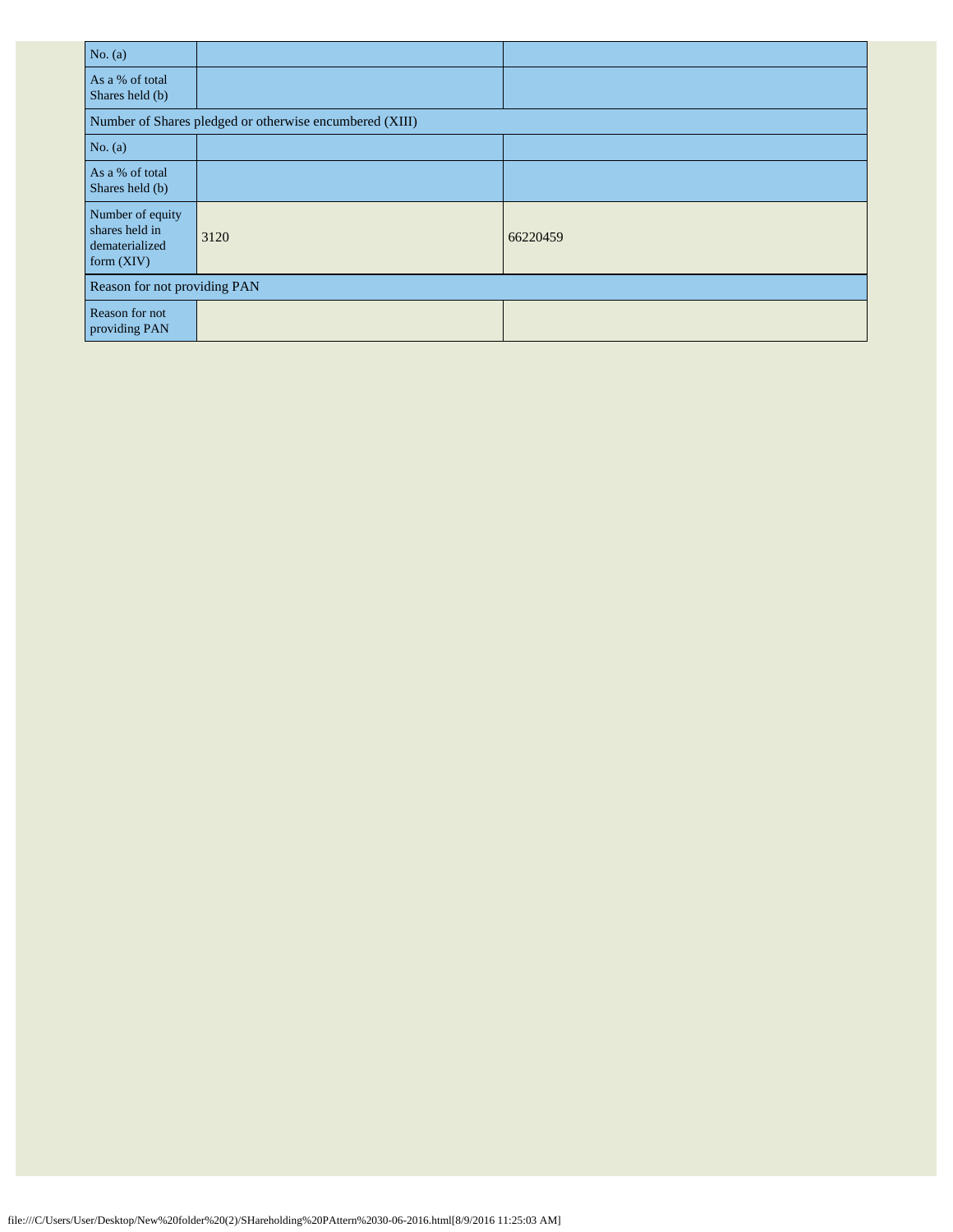| Any Other (specify)                                                                                                  |                             |                             |                                                 |                            |                               |                            |                                       |  |  |  |  |
|----------------------------------------------------------------------------------------------------------------------|-----------------------------|-----------------------------|-------------------------------------------------|----------------------------|-------------------------------|----------------------------|---------------------------------------|--|--|--|--|
| Searial No.                                                                                                          | $\mathbf{1}$                | $\sqrt{2}$                  | 3                                               | $\overline{4}$             | $\sqrt{5}$                    | 6                          | $\boldsymbol{7}$                      |  |  |  |  |
| Category                                                                                                             | Person Acting<br>in Concert | Person Acting<br>in Concert | <b>Bodies</b><br>Corporate                      | <b>Bodies</b><br>Corporate | <b>Bodies</b><br>Corporate    | <b>Bodies</b><br>Corporate | <b>Bodies</b><br>Corporate            |  |  |  |  |
| Name of the<br>Shareholders (I)                                                                                      | Shivani<br>Rajgarhia        | Manisha<br>Dujodwala        | Poona Bottling<br>Company<br>Private<br>Limited | Ridhi Sidhi Ltd            | Growel<br>Projects<br>Limited | Radhakishan<br>Nandlal Llp | Waluj<br><b>Beverages</b><br>Pvt.Ltd. |  |  |  |  |
| PAN(II)                                                                                                              | AADPR1328M                  | AABPD3368F                  | AABCP0317K                                      | AAACR3412N                 | AACCG2638M                    | AASFR8892B                 | AAACW2240B                            |  |  |  |  |
| No. of the<br>Shareholders (I)                                                                                       | $\mathbf{1}$                | 1                           | $\mathbf{1}$                                    | 1                          | $\mathbf{1}$                  | $\mathbf{1}$               | $\mathbf{1}$                          |  |  |  |  |
| No. of fully paid<br>up equity shares<br>held (IV)                                                                   | 695000                      | 582500                      | 42175000                                        | 32359000                   | 12558000                      | 1088120                    | 621430                                |  |  |  |  |
| No. Of Partly paid-<br>up equity shares<br>held (V)                                                                  |                             |                             |                                                 |                            |                               |                            |                                       |  |  |  |  |
| No. Of shares<br>underlying<br>Depository<br>Receipts (VI)                                                           |                             |                             |                                                 |                            |                               |                            |                                       |  |  |  |  |
| Total nos. shares<br>held $(VII) = (IV) +$<br>$(V)+(VI)$                                                             | 695000                      | 582500                      | 42175000                                        | 32359000                   | 12558000                      | 1088120                    | 621430                                |  |  |  |  |
| Shareholding as a<br>% of total no. of<br>shares (calculated<br>as per SCRR,<br>1957) (VIII) As a<br>% of $(A+B+C2)$ | 0.31                        | 0.26                        | 18.6                                            | 14.27                      | 5.54                          | 0.48                       | 0.27                                  |  |  |  |  |
| Number of Voting Rights held in each class of securities (IX)                                                        |                             |                             |                                                 |                            |                               |                            |                                       |  |  |  |  |
| Class eg: X                                                                                                          | 695000                      | 582500                      | 42175000                                        | 32359000                   | 12558000                      | 1088120                    | 621430                                |  |  |  |  |
| Class eg:y                                                                                                           |                             |                             |                                                 |                            |                               |                            |                                       |  |  |  |  |
| Total                                                                                                                | 695000                      | 582500                      | 42175000                                        | 32359000                   | 12558000                      | 1088120                    | 621430                                |  |  |  |  |
| Total as a % of<br><b>Total Voting rights</b>                                                                        | 0.31                        | 0.26                        | 18.6                                            | 14.27                      | 5.54                          | 0.48                       | 0.27                                  |  |  |  |  |
| No. Of Shares<br>Underlying<br>Outstanding<br>convertible<br>securities $(X)$                                        |                             |                             |                                                 |                            |                               |                            |                                       |  |  |  |  |
| No. of Shares<br>Underlying<br>Outstanding<br>Warrants (Xi)                                                          |                             |                             |                                                 |                            |                               |                            |                                       |  |  |  |  |
| No. Of Shares<br>Underlying<br>Outstanding<br>convertible<br>securities and No.<br>Of Warrants (Xi)<br>(a)           |                             |                             |                                                 |                            |                               |                            |                                       |  |  |  |  |
| Shareholding, as a<br>% assuming full<br>conversion of<br>convertible                                                |                             |                             |                                                 |                            |                               |                            |                                       |  |  |  |  |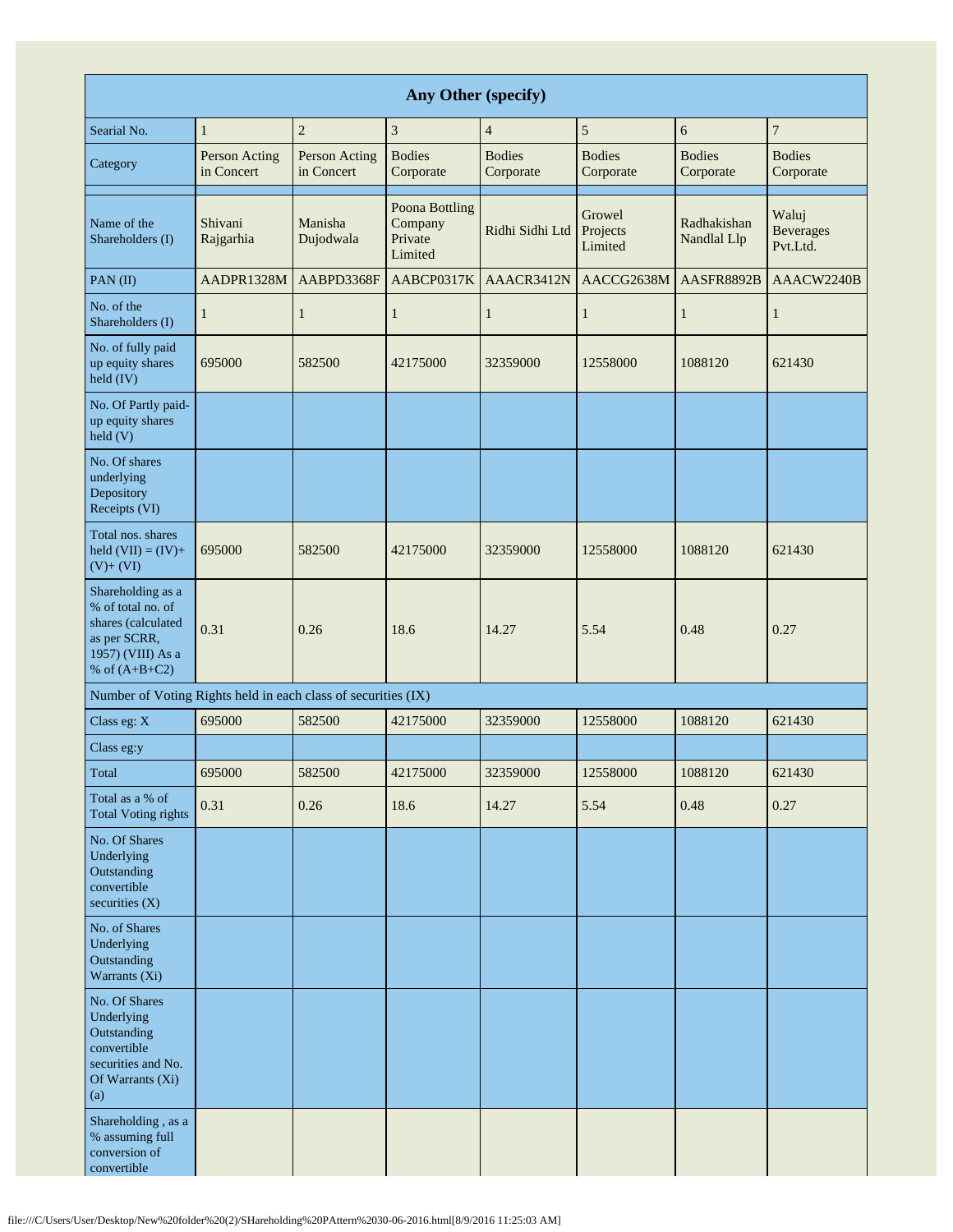| securities (as a<br>percentage of<br>diluted share<br>capital) $(XI)=$<br>$(VII)+(X)$ As a %<br>of $(A+B+C2)$ | 0.31   | 0.26   | 18.6     | 14.27    | 5.54     | 0.48    | 0.27   |
|---------------------------------------------------------------------------------------------------------------|--------|--------|----------|----------|----------|---------|--------|
| Number of Locked in shares (XII)                                                                              |        |        |          |          |          |         |        |
| No. (a)                                                                                                       |        |        |          |          |          |         |        |
| As a % of total<br>Shares held (b)                                                                            |        |        |          |          |          |         |        |
| Number of Shares pledged or otherwise encumbered (XIII)                                                       |        |        |          |          |          |         |        |
| No. $(a)$                                                                                                     |        |        |          |          |          |         |        |
| As a % of total<br>Shares held (b)                                                                            |        |        |          |          |          |         |        |
| Number of equity<br>shares held in<br>dematerialized<br>form $(XIV)$                                          | 695000 | 582500 | 42175000 | 32359000 | 12558000 | 1088120 | 621430 |
| Reason for not<br>providing PAN                                                                               |        |        |          |          |          |         |        |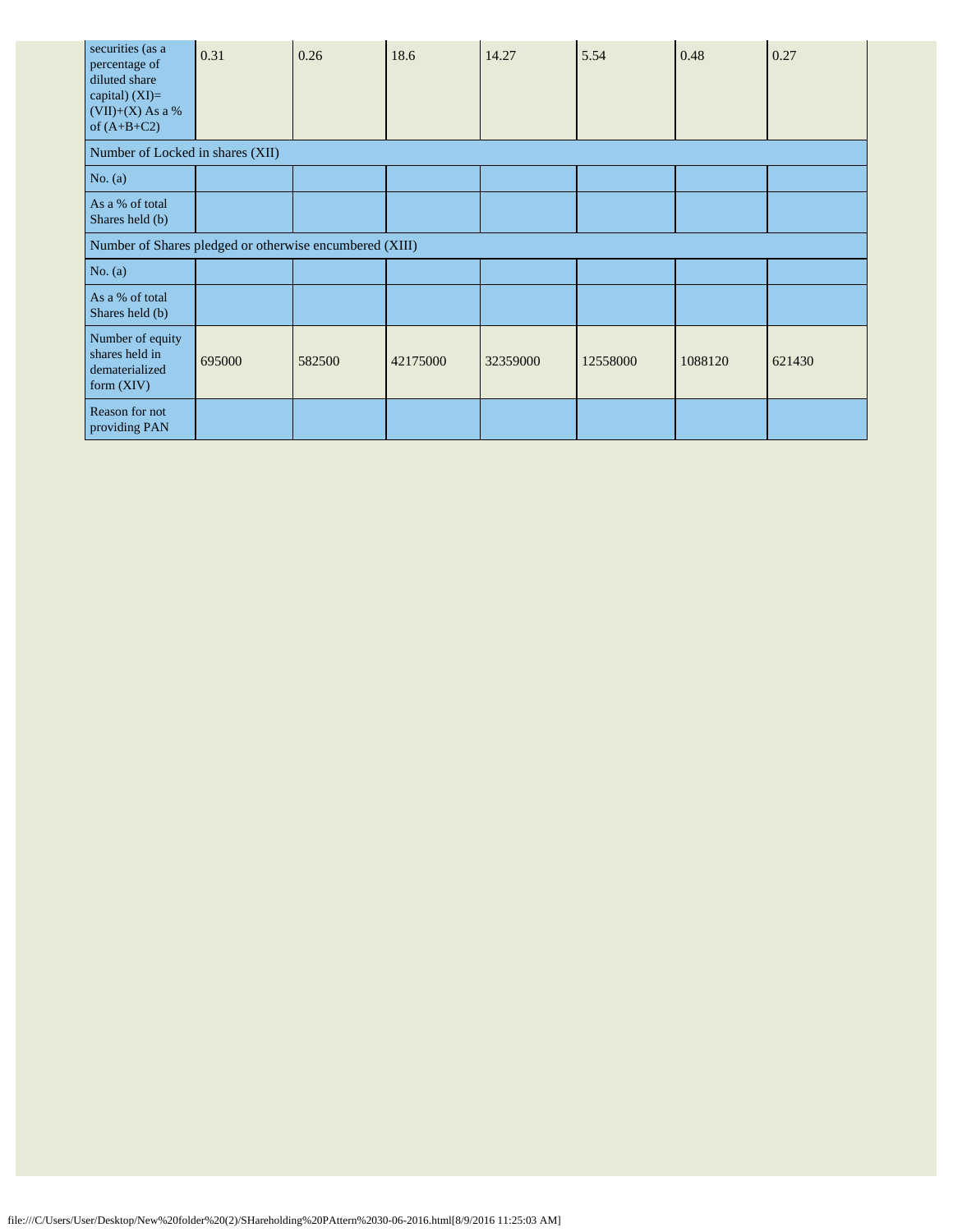| Any Other (specify)                                                                                                         |                                                               |                       |  |  |  |
|-----------------------------------------------------------------------------------------------------------------------------|---------------------------------------------------------------|-----------------------|--|--|--|
| Searial No.                                                                                                                 | $\,8\,$                                                       |                       |  |  |  |
| Category                                                                                                                    | <b>Bodies Corporate</b>                                       | Click here to go back |  |  |  |
| Name of the<br>Shareholders (I)                                                                                             | <b>Bubna More And Company Llp</b>                             |                       |  |  |  |
| PAN(II)                                                                                                                     | AAPFB4397Q                                                    | Total                 |  |  |  |
| No. of the<br>Shareholders (I)                                                                                              | 1                                                             | $8\phantom{1}$        |  |  |  |
| No. of fully paid<br>up equity shares<br>held (IV)                                                                          | 101250                                                        | 90180300              |  |  |  |
| No. Of Partly paid-<br>up equity shares<br>$\text{held}$ (V)                                                                |                                                               |                       |  |  |  |
| No. Of shares<br>underlying<br>Depository<br>Receipts (VI)                                                                  |                                                               |                       |  |  |  |
| Total nos. shares<br>held $(VII) = (IV) +$<br>$(V) + (VI)$                                                                  | 101250                                                        | 90180300              |  |  |  |
| Shareholding as a<br>% of total no. of<br>shares (calculated<br>as per SCRR,<br>1957) (VIII) As a<br>% of $(A+B+C2)$        | 0.04                                                          | 39.78                 |  |  |  |
|                                                                                                                             | Number of Voting Rights held in each class of securities (IX) |                       |  |  |  |
| Class eg: X                                                                                                                 | 101250                                                        | 90180300              |  |  |  |
| Class eg:y                                                                                                                  |                                                               |                       |  |  |  |
| Total                                                                                                                       | 101250                                                        | 90180300              |  |  |  |
| Total as a % of<br>Total Voting rights                                                                                      | 0.04                                                          | 39.78                 |  |  |  |
| No. Of Shares<br>Underlying<br>Outstanding<br>convertible<br>securities $(X)$                                               |                                                               |                       |  |  |  |
| No. of Shares<br>Underlying<br>Outstanding<br>Warrants (Xi)                                                                 |                                                               |                       |  |  |  |
| No. Of Shares<br>Underlying<br>Outstanding<br>convertible<br>securities and No.<br>Of Warrants (Xi)<br>(a)                  |                                                               |                       |  |  |  |
| Shareholding, as a<br>% assuming full<br>conversion of<br>convertible<br>securities (as a<br>percentage of<br>diluted share | 0.04                                                          | 39.78                 |  |  |  |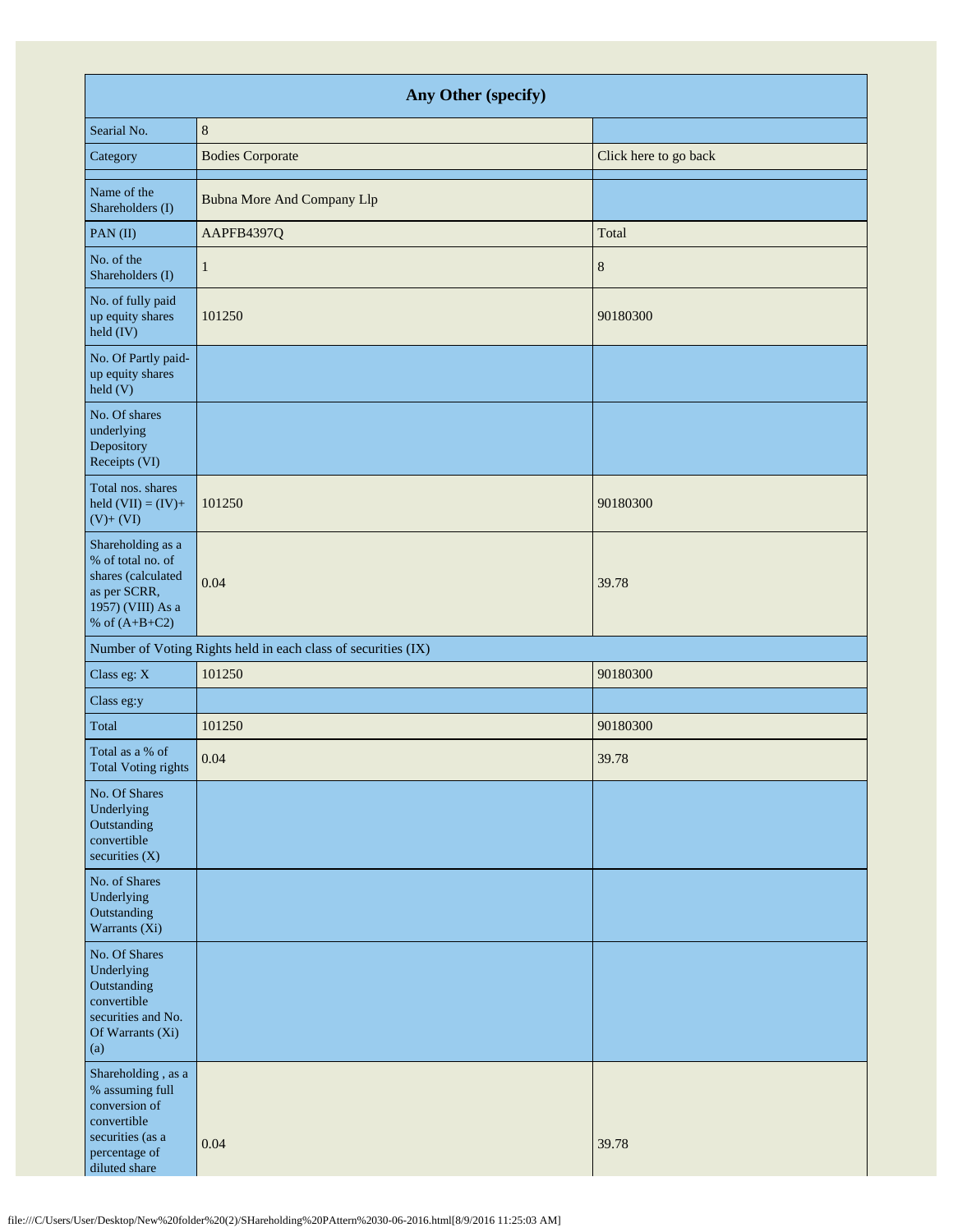| capital) (XI)=<br>$(VII)+(X)$ As a %<br>of $(A+B+C2)$                |        |          |  |  |  |
|----------------------------------------------------------------------|--------|----------|--|--|--|
| Number of Locked in shares (XII)                                     |        |          |  |  |  |
| No. $(a)$                                                            |        |          |  |  |  |
| As a % of total<br>Shares held (b)                                   |        |          |  |  |  |
| Number of Shares pledged or otherwise encumbered (XIII)              |        |          |  |  |  |
| No. (a)                                                              |        |          |  |  |  |
| As a % of total<br>Shares held (b)                                   |        |          |  |  |  |
| Number of equity<br>shares held in<br>dematerialized<br>form $(XIV)$ | 101250 | 90180300 |  |  |  |
| Reason for not<br>providing PAN                                      |        |          |  |  |  |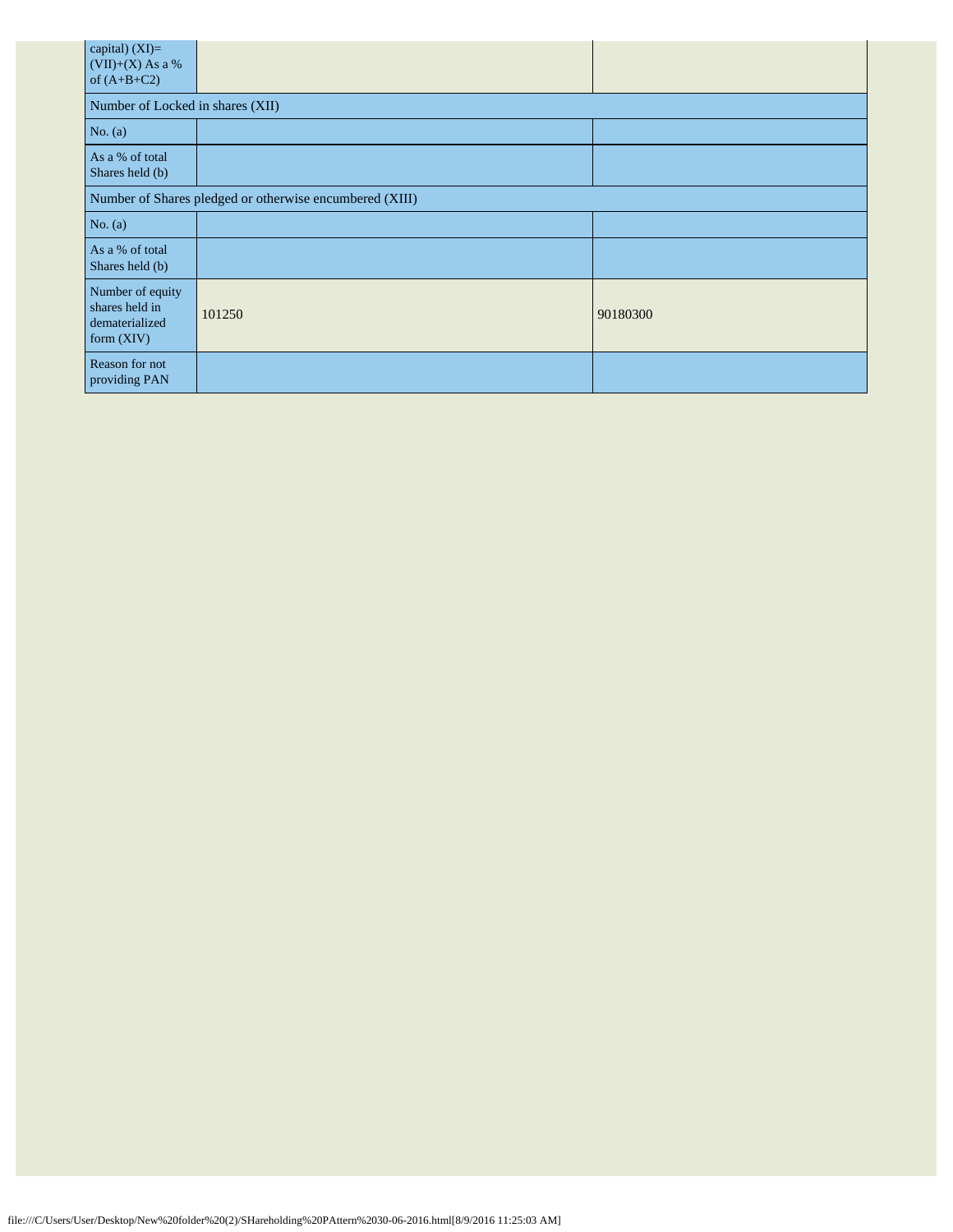| Any Other (specify)                                                                                                  |                                                               |                  |                |                            |                                 |                                        |                                             |
|----------------------------------------------------------------------------------------------------------------------|---------------------------------------------------------------|------------------|----------------|----------------------------|---------------------------------|----------------------------------------|---------------------------------------------|
| Searial No.                                                                                                          | $\mathbf{1}$                                                  | $\overline{c}$   | $\mathfrak{Z}$ | $\overline{4}$             | 5                               | 6                                      | $\boldsymbol{7}$                            |
| Category                                                                                                             | Foreign<br>Individuals or<br><b>NRI</b>                       | <b>Trusts</b>    | <b>HUF</b>     | Clearing<br><b>Members</b> | Overseas<br>corporate<br>bodies | Director or<br>Director's<br>Relatives | <b>Bodies Corporate</b>                     |
| Category / More<br>than 1 percentage                                                                                 | Category                                                      | Category         | Category       | Category                   | Category                        | Category                               | More than 1 percentage<br>of shareholding   |
| Name of the<br>Shareholders (I)                                                                                      |                                                               |                  |                |                            |                                 |                                        | <b>Gannon Dunkerley And</b><br>Co., Limited |
| PAN(II)                                                                                                              |                                                               |                  |                |                            |                                 |                                        | AAACG1846P                                  |
| No. of the<br>Shareholders (I)                                                                                       | 255                                                           | $\mathbf{1}$     | 552            | 144                        | $\mathbf{1}$                    | $\overline{\mathbf{c}}$                | $\mathbf{1}$                                |
| No. of fully paid<br>up equity shares<br>$\text{held (IV)}$                                                          | 1578082                                                       | 10000            | 2413590        | 952265                     | 87500                           | 5420                                   | 4200750                                     |
| No. Of Partly paid-<br>up equity shares<br>held(V)                                                                   |                                                               |                  |                |                            |                                 |                                        |                                             |
| No. Of shares<br>underlying<br>Depository<br>Receipts (VI)                                                           |                                                               |                  |                |                            |                                 |                                        |                                             |
| Total nos. shares<br>held $(VII) = (IV) +$<br>$(V)+(VI)$                                                             | 1578082                                                       | 10000            | 2413590        | 952265                     | 87500                           | 5420                                   | 4200750                                     |
| Shareholding as a<br>% of total no. of<br>shares (calculated<br>as per SCRR,<br>1957) (VIII) As a<br>% of $(A+B+C2)$ | 0.7                                                           | $\boldsymbol{0}$ | 1.06           | 0.42                       | 0.04                            | $\boldsymbol{0}$                       | 1.85                                        |
|                                                                                                                      | Number of Voting Rights held in each class of securities (IX) |                  |                |                            |                                 |                                        |                                             |
| Class eg: X                                                                                                          | 1578082                                                       | 10000            | 2413590        | 952265                     | 87500                           | 5420                                   | 4200750                                     |
| Class eg:y                                                                                                           |                                                               |                  |                |                            |                                 |                                        |                                             |
| Total                                                                                                                | 1578082                                                       | 10000            | 2413590        | 952265                     | 87500                           | 5420                                   | 4200750                                     |
| Total as a % of<br><b>Total Voting rights</b>                                                                        | 0.7                                                           | $\boldsymbol{0}$ | 1.06           | 0.42                       | 0.04                            | $\boldsymbol{0}$                       | 1.85                                        |
| No. Of Shares<br>Underlying<br>Outstanding<br>convertible<br>securities $(X)$                                        |                                                               |                  |                |                            |                                 |                                        |                                             |
| No. of Shares<br>Underlying<br>Outstanding<br>Warrants (Xi)                                                          |                                                               |                  |                |                            |                                 |                                        |                                             |
| No. Of Shares<br>Underlying<br>Outstanding<br>convertible<br>securities and No.<br>Of Warrants (Xi)<br>(a)           |                                                               |                  |                |                            |                                 |                                        |                                             |
| Shareholding, as a<br>% assuming full<br>conversion of                                                               |                                                               |                  |                |                            |                                 |                                        |                                             |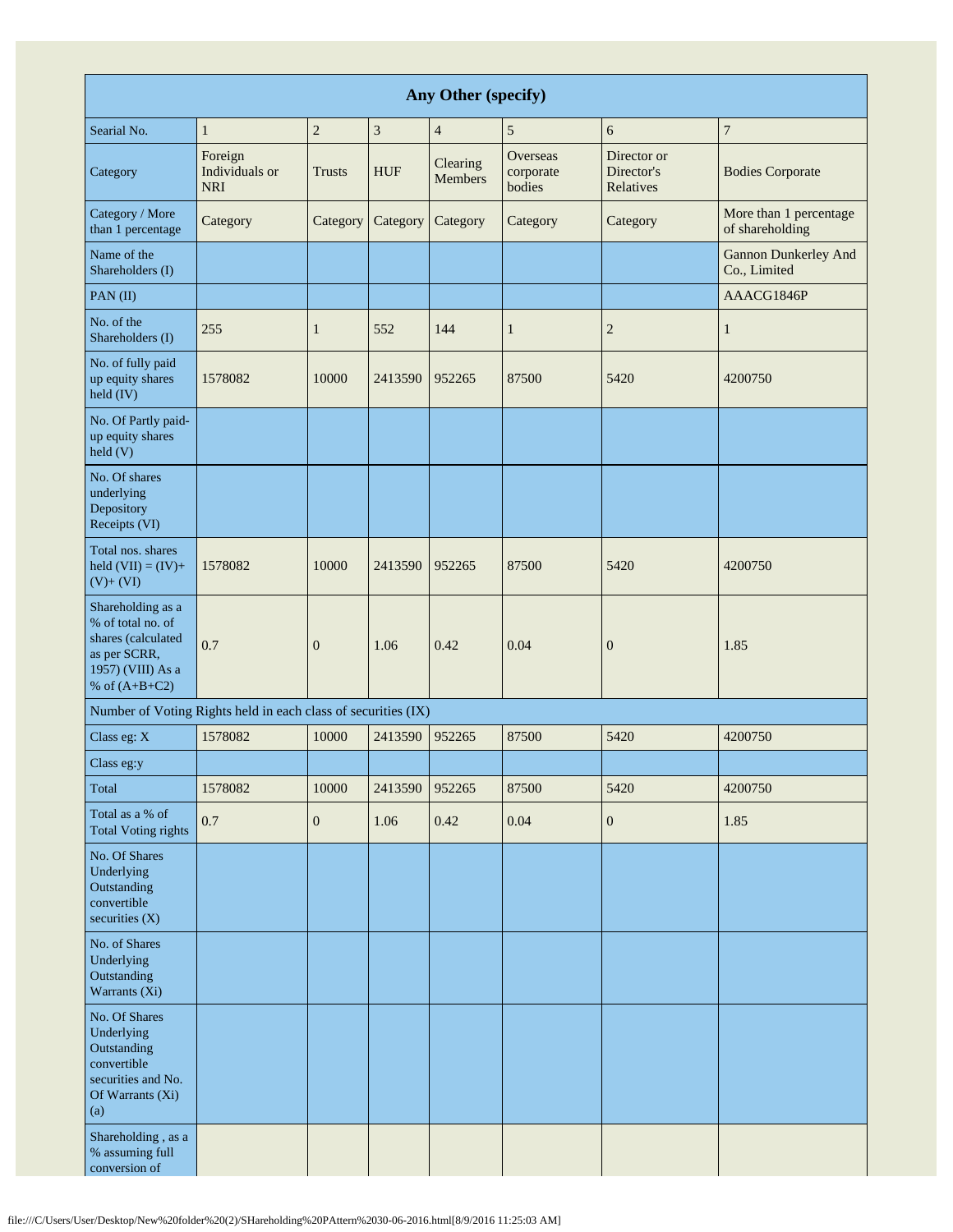| convertible<br>securities (as a<br>percentage of<br>diluted share<br>capital) $(XI)=$<br>$(VII)+(X)$ As a %<br>of $(A+B+C2)$ | 0.7     | $\theta$ | 1.06    | 0.42   | 0.04         | $\overline{0}$ | 1.85    |
|------------------------------------------------------------------------------------------------------------------------------|---------|----------|---------|--------|--------------|----------------|---------|
| Number of Locked in shares (XII)                                                                                             |         |          |         |        |              |                |         |
| No. $(a)$                                                                                                                    |         |          |         |        |              |                |         |
| As a % of total<br>Shares held (b)                                                                                           |         |          |         |        |              |                |         |
| Number of equity<br>shares held in<br>dematerialized<br>form $(XIV)$                                                         | 1477832 | 10000    | 2413590 | 952265 | $\mathbf{0}$ | 5420           | 4200750 |
| Reason for not providing PAN                                                                                                 |         |          |         |        |              |                |         |
| Reason for not<br>providing PAN                                                                                              |         |          |         |        |              |                |         |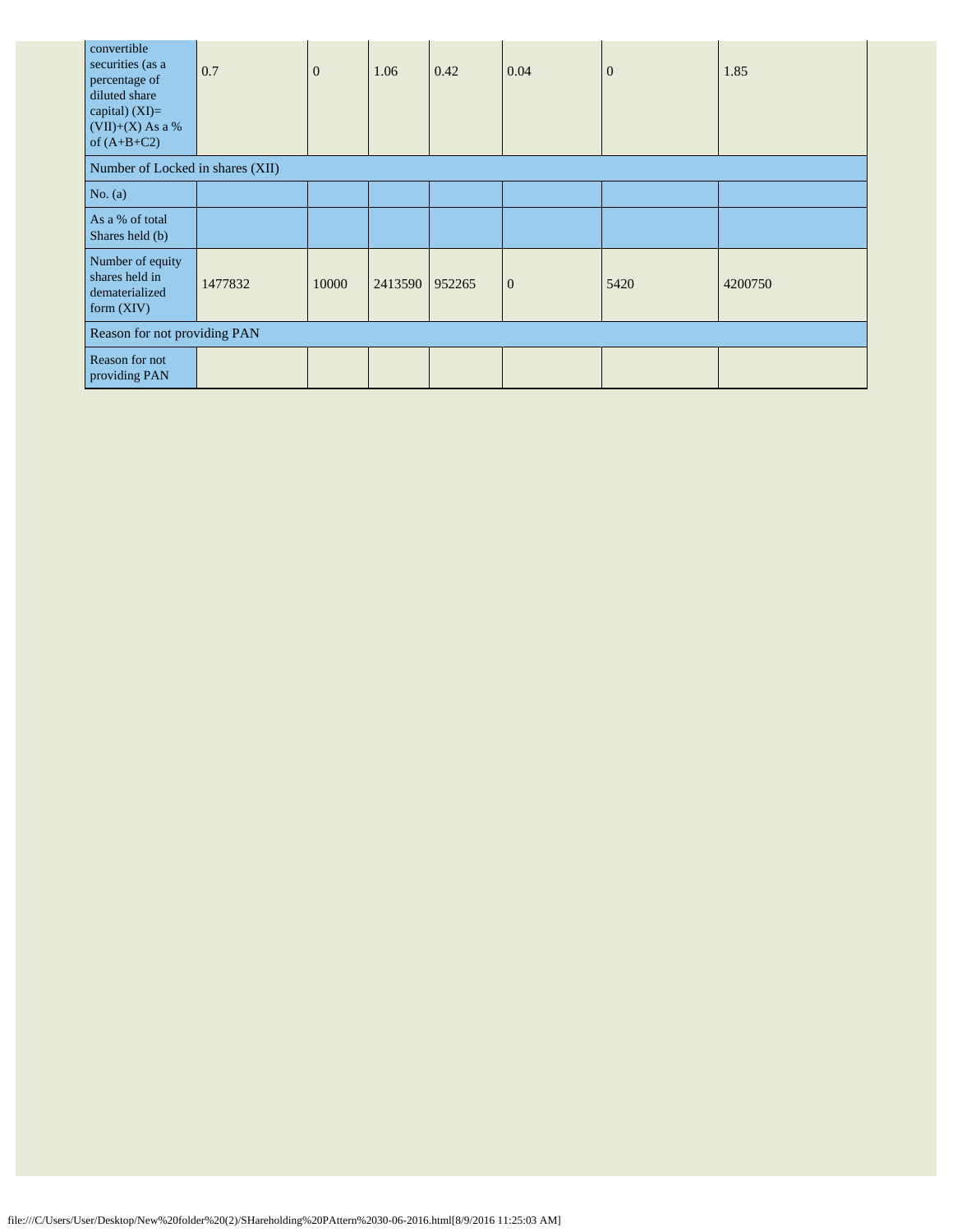| Any Other (specify)                                                                                                  |                                                               |                       |  |  |  |  |
|----------------------------------------------------------------------------------------------------------------------|---------------------------------------------------------------|-----------------------|--|--|--|--|
| Searial No.                                                                                                          | $8\phantom{1}$                                                |                       |  |  |  |  |
| Category                                                                                                             | <b>Bodies Corporate</b>                                       |                       |  |  |  |  |
| Category / More<br>than 1 percentage                                                                                 | Category                                                      |                       |  |  |  |  |
| Name of the<br>Shareholders (I)                                                                                      |                                                               | Click here to go back |  |  |  |  |
| PAN(II)                                                                                                              |                                                               | Total                 |  |  |  |  |
| No. of the<br>Shareholders (I)                                                                                       | 238                                                           | 1193                  |  |  |  |  |
| No. of fully paid<br>up equity shares<br>held (IV)                                                                   | 9594150                                                       | 14641007              |  |  |  |  |
| No. Of Partly paid-<br>up equity shares<br>$\text{held}$ (V)                                                         |                                                               |                       |  |  |  |  |
| No. Of shares<br>underlying<br>Depository<br>Receipts (VI)                                                           |                                                               |                       |  |  |  |  |
| Total nos. shares<br>held $(VII) = (IV) +$<br>$(V)+(VI)$                                                             | 9594150                                                       | 14641007              |  |  |  |  |
| Shareholding as a<br>% of total no. of<br>shares (calculated<br>as per SCRR,<br>1957) (VIII) As a<br>% of $(A+B+C2)$ | 4.23                                                          | 6.45                  |  |  |  |  |
|                                                                                                                      | Number of Voting Rights held in each class of securities (IX) |                       |  |  |  |  |
| Class eg: X                                                                                                          | 9594150                                                       | 14641007              |  |  |  |  |
| Class eg:y                                                                                                           |                                                               |                       |  |  |  |  |
| Total                                                                                                                | 9594150                                                       | 14641007              |  |  |  |  |
| Total as a % of<br><b>Total Voting rights</b>                                                                        | 4.23                                                          | 6.45                  |  |  |  |  |
| No. Of Shares<br>Underlying<br>Outstanding<br>convertible<br>securities $(X)$                                        |                                                               |                       |  |  |  |  |
| No. of Shares<br>Underlying<br>Outstanding<br>Warrants (Xi)                                                          |                                                               |                       |  |  |  |  |
| No. Of Shares<br>Underlying<br>Outstanding<br>convertible<br>securities and No.<br>Of Warrants (Xi)<br>(a)           |                                                               |                       |  |  |  |  |
| Shareholding, as a<br>$\%$ assuming full<br>conversion of<br>convertible<br>securities (as a                         |                                                               |                       |  |  |  |  |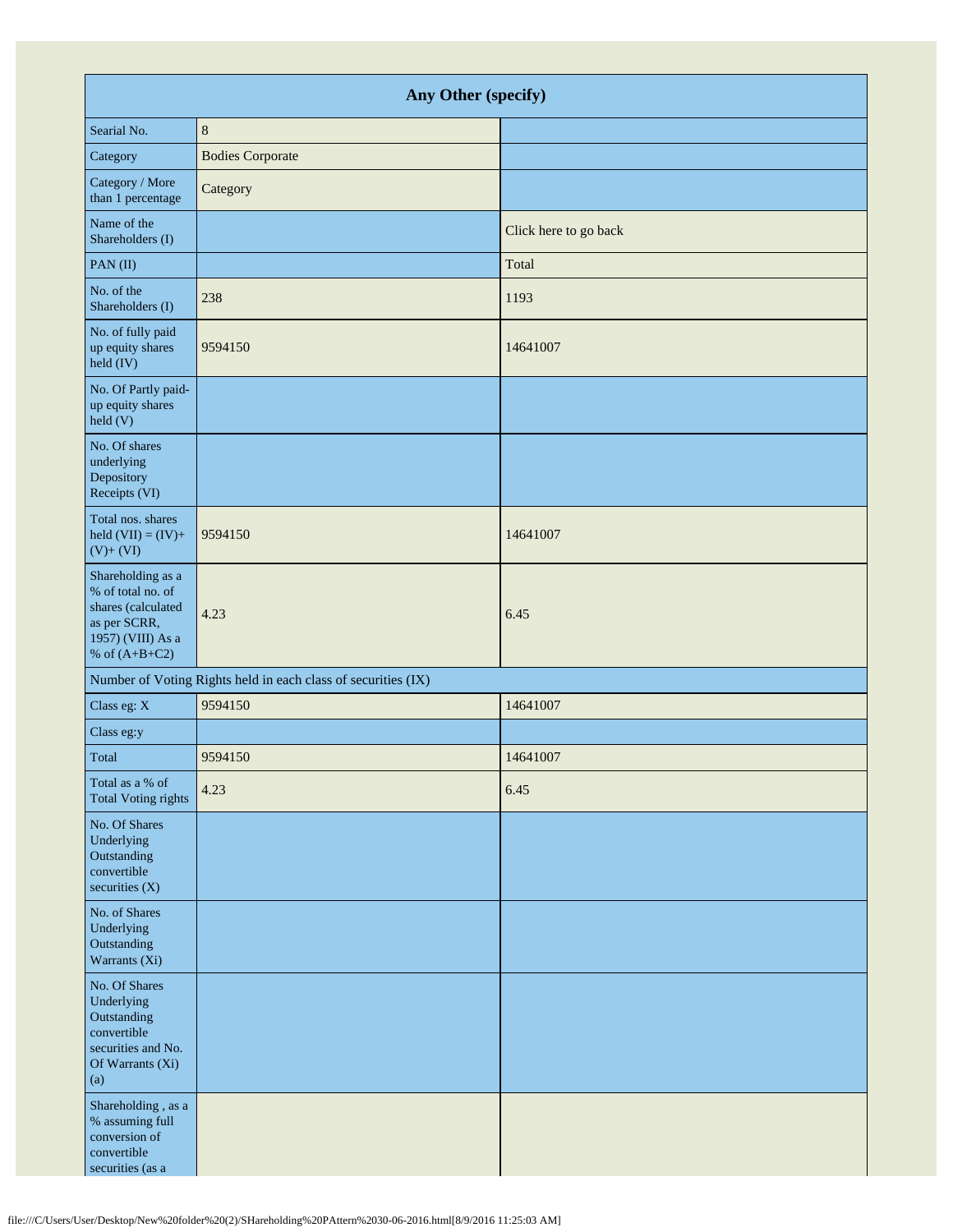| percentage of<br>diluted share<br>capital) (XI)=<br>$(VII)+(X)$ As a %<br>of $(A+B+C2)$ | 4.23    | 6.45     |  |  |  |  |
|-----------------------------------------------------------------------------------------|---------|----------|--|--|--|--|
| Number of Locked in shares (XII)                                                        |         |          |  |  |  |  |
| No. (a)                                                                                 |         |          |  |  |  |  |
| As a % of total<br>Shares held (b)                                                      |         |          |  |  |  |  |
| Number of equity<br>shares held in<br>dematerialized<br>form $(XIV)$                    | 9553660 | 14412767 |  |  |  |  |
| Reason for not providing PAN                                                            |         |          |  |  |  |  |
| Reason for not<br>providing PAN                                                         |         |          |  |  |  |  |